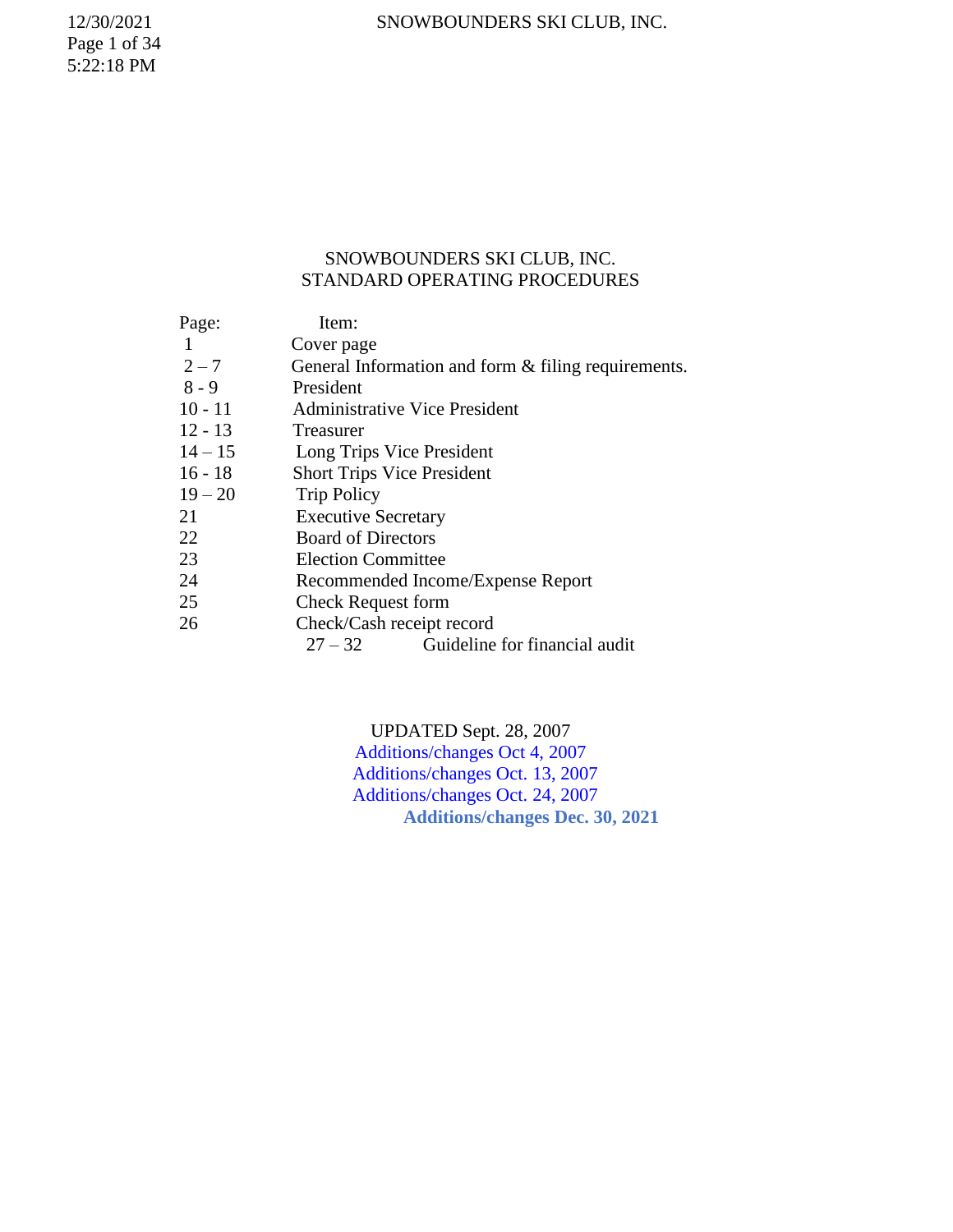### General Information and yearly forms requirement. **Board of directors has responsibility to oversee the below:**

The Ski Club shall be organized and operated as per the corporate By-Laws,**operating procedures** and standard business guide lines. **No "one person" shall make policy on how their office shall be operated without Board of Director approval.** 

# **Important Numbers / Info:**

- a.) Business year: June 1 to May 31
- b.) Employer identification number  $95-XXXXX02$  (tax & Banking)
- c.) P.O. Box: 6333 Sunkist Station, Anaheim 92816 ( 3 keys ) renewal semi-annually
- d.) Checking Account ; ( B of A Kramer/Yorba Linda Blvd. )
- e.) Savings Account: ( same branch )
- f.) Travel Account: ( same branch )
- g.) California Seller of Travel (CST): 2083051-40 ( expires August 31, yearly )
- h.) Participant in the California Travel Consumer Restitution Fund [TCRF] , ( CST requirement )
- i.) Corporation number: C0545926, filed May 17, 1968
- j.) Web Site: Snowbounders.org
- k.) Domain name registration: SNOWBOUNDERS.ORG
- l.) E-mail address: [sbsc@snowbounders.org](mailto:sbsc@snowbounders.org)
- m.)
- n.)
- o.)

# **Forms/filing requirements:**

# **1) Federal and State tax filings.**

 (Note: because we have filed tax forms in the past, we have to file the forms yearly, regardless of gross receipts.)

Reference IRS notice CP-299 received August 20, 2007. Federal tax filings change.

 The Pension Act of 2006 requires us to file an annual electronic notice for tax periods beginning after December 31, 2006, if we are not required to file form 990 (or 990ez), return of Organization Exempt

### From

Income Tax, because our gross receipts are normally \$25,000 or less.

The returns are due at the tax address by the middle of the fifth  $(5<sup>th</sup>)$  month (October 15) after the close of the business year. Copies of the completed tax forms shall be submitted to the President by August 15. The President shall present these tax forms to the Board of Directors (BOD) for review no later than September 15. Upon approval, the President or Treasurer shall sign the forms, have copies made for the treasury's files and the original submitted to the appropriate taxing agency prior to October 15 . They shall be sent by certified mail. The receipt shall become part of the clubs records.

# **2) Franchise Tax Board.**

 Upon receipt of notice, the treasurer shall submit a check to the tax board. This fee has historically been \$10.00 paid to the Franchise Tax Board, P.O.Box 942857, Sacramento, CA 94257, Tel: (800) 852-5711. This form is used to maintain our corporate status in an active status **Form SI-100, Statement of Information (Domestic Nonprofit Corporation)**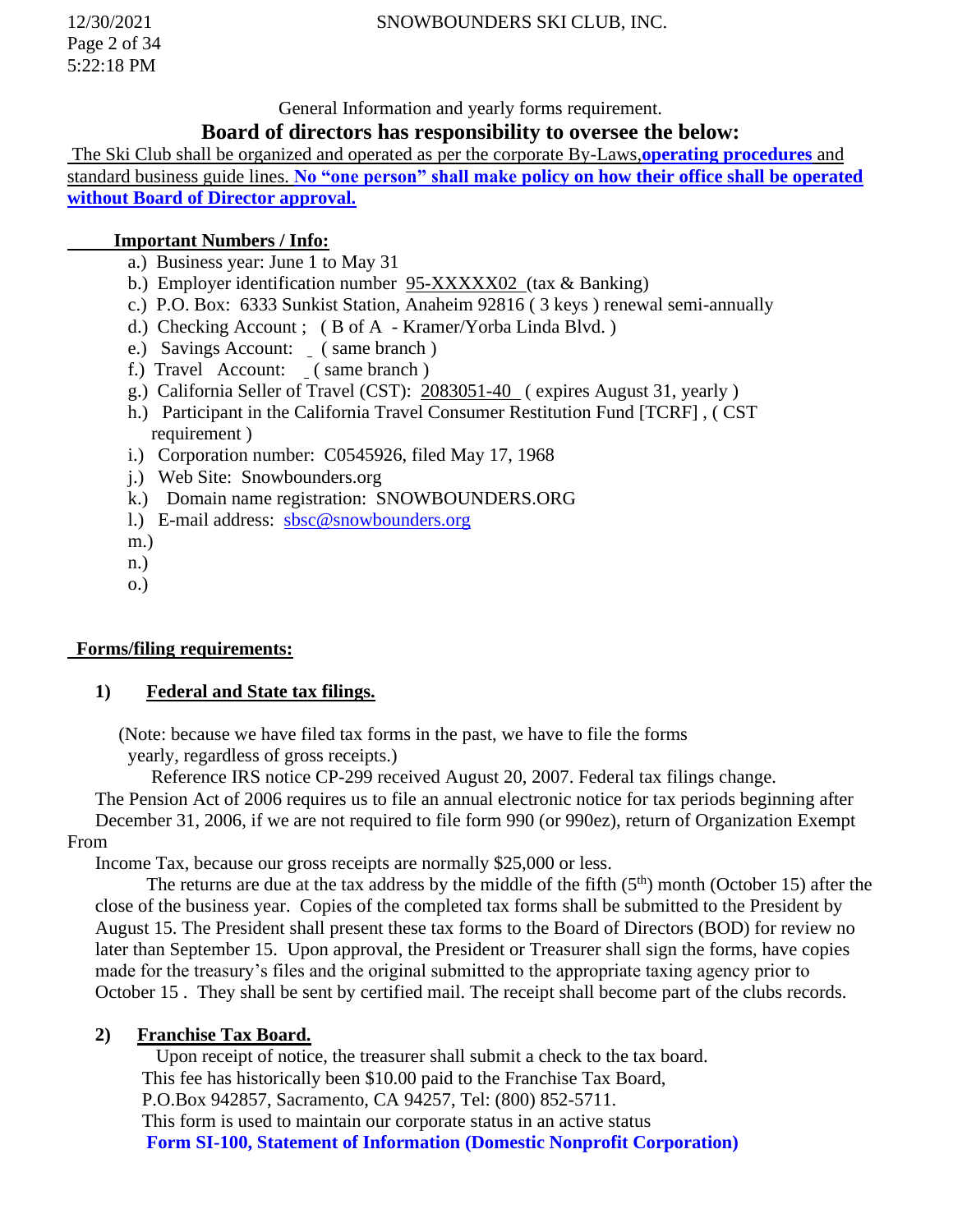### **3.) California Seller of Travel (CST) Registration. (http://ag.ca.gov/travel)** Annual Renewal:

 You must annually renew your registration prior to its expiration regardless of whether or not you are sent a notice to renew.

 IT IS IMPORTANT THAT YOU MAKE AND KEEP COPIES OF THE BLANK FORMS AND YOUR COMPLETED APPLICATION. YOU WILL NEED THEM FOR FUTURE REFERENCE AND AMENDMENTS.

- a) Registration form, part I and II
- b) Attachment 100
- c) Attachment 300

 As with most not-for-profit volunteer organizations, the officers change yearly. If your expiration date occurs prior to the organizations annual elections than the current Designated person and/or officers are required to file the registration renewal. After the elections (within 10 days) you must file attachment 500 updating your registration information with the SOT Program if there is a change in any of the information requested in your original registration papers and in subsequent renewal forms. There is no filing fee for an amendment. The amendment may be in letter form or use attachment 500.

 If the original designated person and/or officers filing the original or renewal registration application changes, than Attachment 600 – Transfer of ownership interest, must be filed with attachments 100, 300, 400, or 500 if applicable. (*If attachment 300 not filed, than the designated registrant assumes the responsibility as the Trip Account administrator).*

 The Club will be issued a Certificate of Registration with a registration number and expiration date when your registration is complete. The Certificate must be displayed so that your members can see and read it. Your California Seller of Travel registration number must appear on all advertising materials. ( All officers should review the "Sample Disclosure Language For Use by All CST ) The CST registration number does not indicate approval by the California Attorney General or the State of California of your solicitations or any aspect of your business ( Club ).

Total fees for renewal registration; \$100.00 paid to: "Department of Justice"

 Seller of Travel Program Office of the Attorney General Department of Justice 300 South Spring Street, Suite 1702 Los Angeles, CA 90013-1230

# **4.) Travel Consumer Restitution Fund (TCRF)**

 The CLUB has paid the initial fee and fines to participate in the TCRF. The registered CST may be assessed a future fee to replenish the Restitution fund. This fee is set at a maximum of \$200 per CST location (1) per year

# TCRC

 P.O. Box 6001 Larkspar, CA 94977-6001 Tel: (415) 464-3031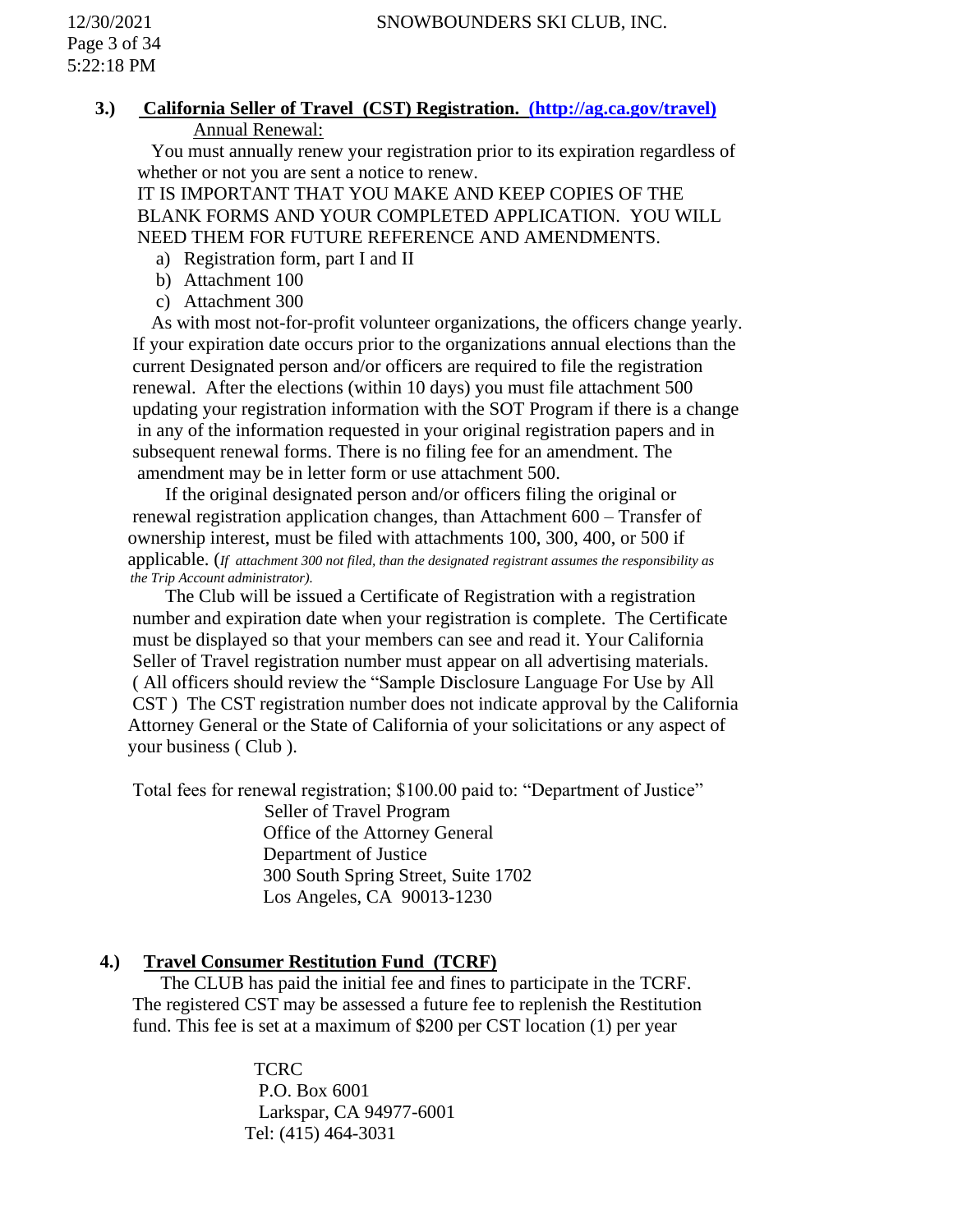# **5.) Vouchers:**

 Required form for reimbursements of out of pocket and trip expenses. With attached receipts. Identifies the person requesting the reimbursement, who requested it and who authorized it. Form then submitted to the treasurer. This form to be filed with the yearly treasurer records. These records to become part of the Club records and remain on file for seven (7) years max. All vouchers must have two signatures before the treasurer can write a check, the requestor and authorized by the President or Vice President prior to any disbursement of funds.

# **6.) Membership application: (***required yearly***)**

 Required to become and/or renew membership in the Snowbounders Ski Club. Contains waiver required by insurance carrier. Maintained in club records for A minimum of three (3) years and not longer than seven (7) years.

# **7.) Club Waiver:**

Required from non-members and/or guest attending a club function. Contains the insurance carriers waiver Filed in club records for 18 months from date of event.

### **8.) Trip Application:**

 Required from ALL members and/or guest participating in a Snowbounders Ski Club sponsored trip. Contains the waiver, and information vital to the club in the event of accident. Should accompany trip leader while on trip, and maintained in club records for 18 months from date of event.

### **9.) Checking account signatures:**

 The President and Board of Directors shall determine the **Bank** signature **card** requirements on the club checks. The **two** checking accounts should have, as a minimum, the President and Treasurer and Vice President. Consideration can be given to the long and short trips vice presidents. All checks are to be signed by the Treasurer and approved by the President or Vice President.

The savings account access shall be limited to the Treasurer, President and Vice president.

 The signature card must be updated anytime there is a change in signing officers. A letter requesting

 the required change is required along with a copy of the minutes noting the current officers for the bank records. The signature card authorization in maintained at Bank of America located at Kramer and Yorba Linda Blvd.

# **10.) ATM Cards:**

 The Club has one ATM card to access both checking accounts. The card is coded for "deposit only" with the bank. The treasurer maintains the card and the associated PIN number. The President and Vice President should know the PIN number for emergency purposes.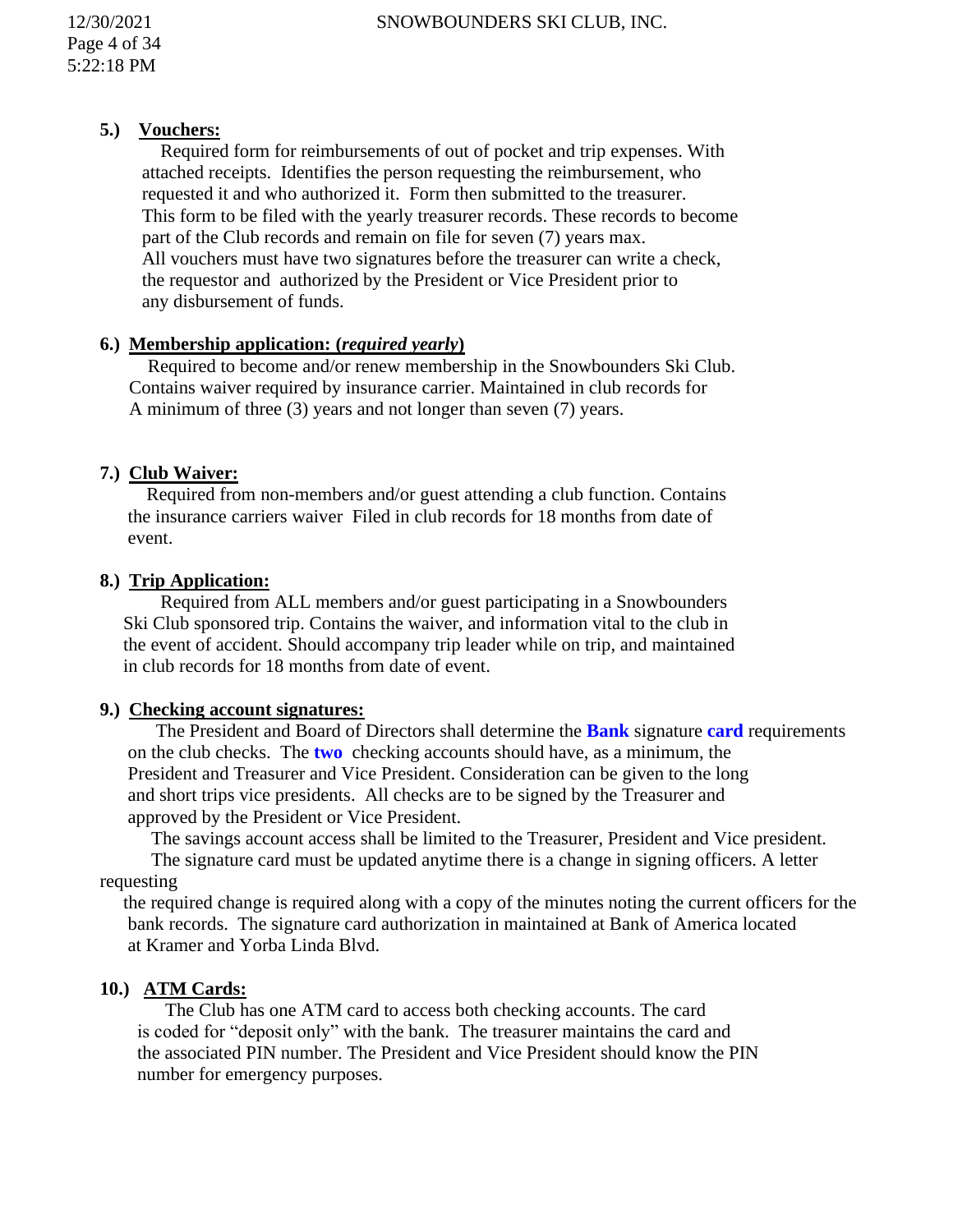# **11.) ANNUAL BUDGET**

The president and vice-president are responsible for presenting a budget to the Board of Directors no later than August. The budget will contain any and all fixed and subsidized cost anticipated for the coming year in office. Based on this budget the seasonal membership fees are defined.

# **12.) TRAVEL COMPENSATION**

 All travel compensation received from travel agents and/or lodging shall be made known to the Board of Directors. No one person may benefit from a free lodging or travel without Board of Directors approval..

# **13.) REFUNDS**

 All refunds shall be reviewed with the Vice President of Long/ Short trips and approved by the Board of Directors. In general, if an excess of net profit will be greater than \$20.00pp, a refund of said excess may be refunded.

# **14.) TRIP/EVENT (FUNDS) RECORDING**

 A record shall be maintained for all checks received by, "Member, Check number, Amount & Date" by the person in charge of the event/trip. A copy shall be given the treasurer with the checks/cash within 5 days of receipt.

This will later help in reconciling the account at the completion of the event/trip. The treasurer will issue receipts

 for all checks/cash received. Where possible, copies of all checks received shall be made. At the completion an "Income/Expense" report will be prepared for the club president

for presentation to the Board of Directors.

# **15.) ORANGE COUNCIL OF SKI CLUBS (FWSA)**

 **The Club has the option to have two (2) members as delegates to the Orange Council of Ski Clubs.** 

**It is recommended the Snowbounders provide at least one (1) representative to attend these meetings.** 

**The Orange Council meets monthly ( normally the first Monday of the month). The Council is the Clubs link**

**to the Far West Ski Association (FWSA), National Ski Council Federation, and other ski clubs within Orange County. There is currently no fee to be a member of the Orange Council. The Orange Council is also the link to the FWSA Europe and domestic trips and events. The council president is on the Board of Directors of the FWSA and attends quarterly board of directors meetings. In addition the Council is a member of the National Ski Council Federation, and a representative of the Council attends an annual meeting.** 

 **Membership in the Orange Council of Ski Clubs also includes membership in the Far West Ski** 

**Association at no cost to the Club. This provides for discounted insurance policies and other gratuities**

**available If the club is not a member of the Orange Council then each member of the club will have to join the FWSA with a \$20 individual membership fee to participate in FWSA trips/events. To participate in FWSA scheduled events/functions requires membership in FWSA.**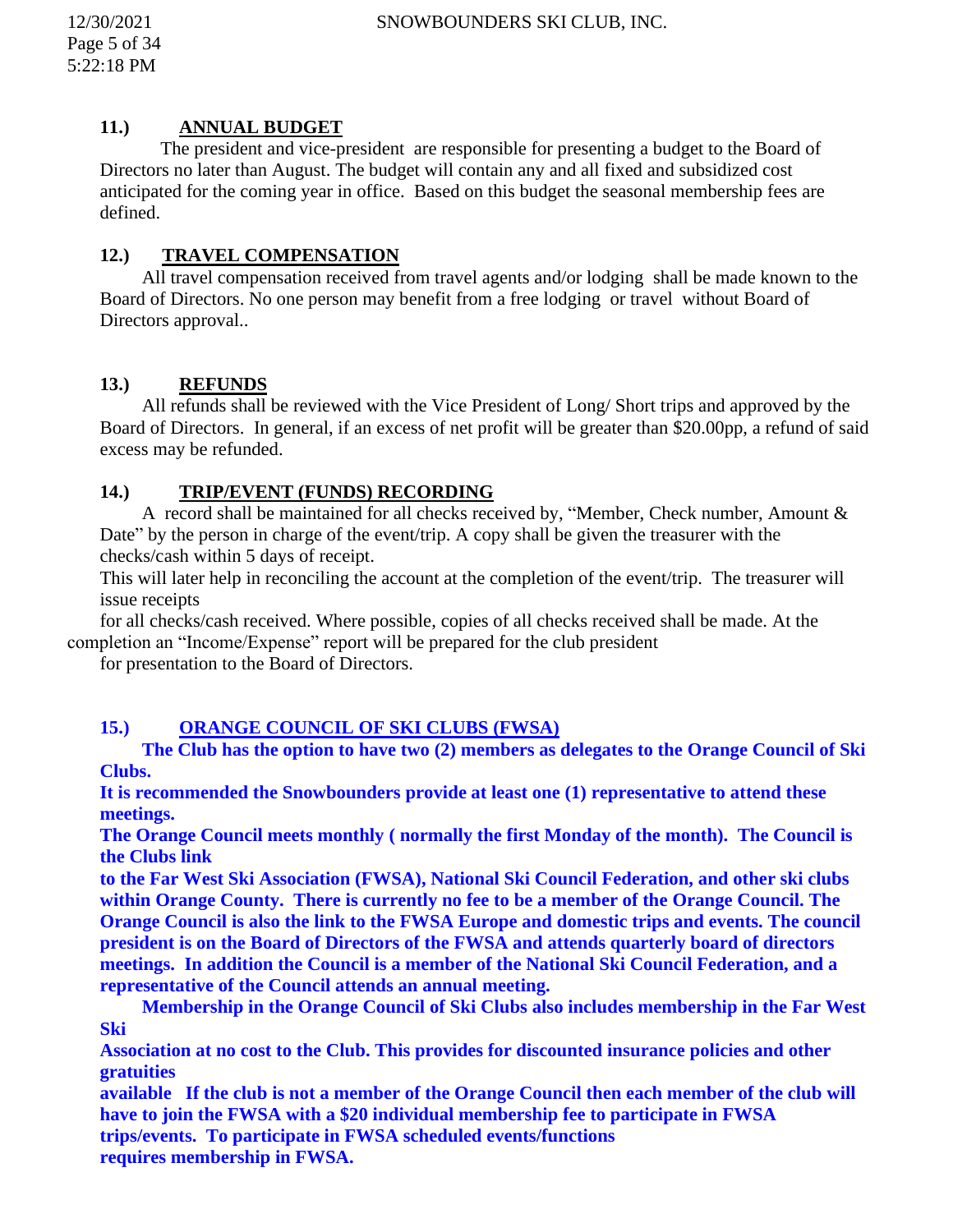SNOWBOUNDERS SKI CLUB, INC.

Page 6 of 34 5:22:18 PM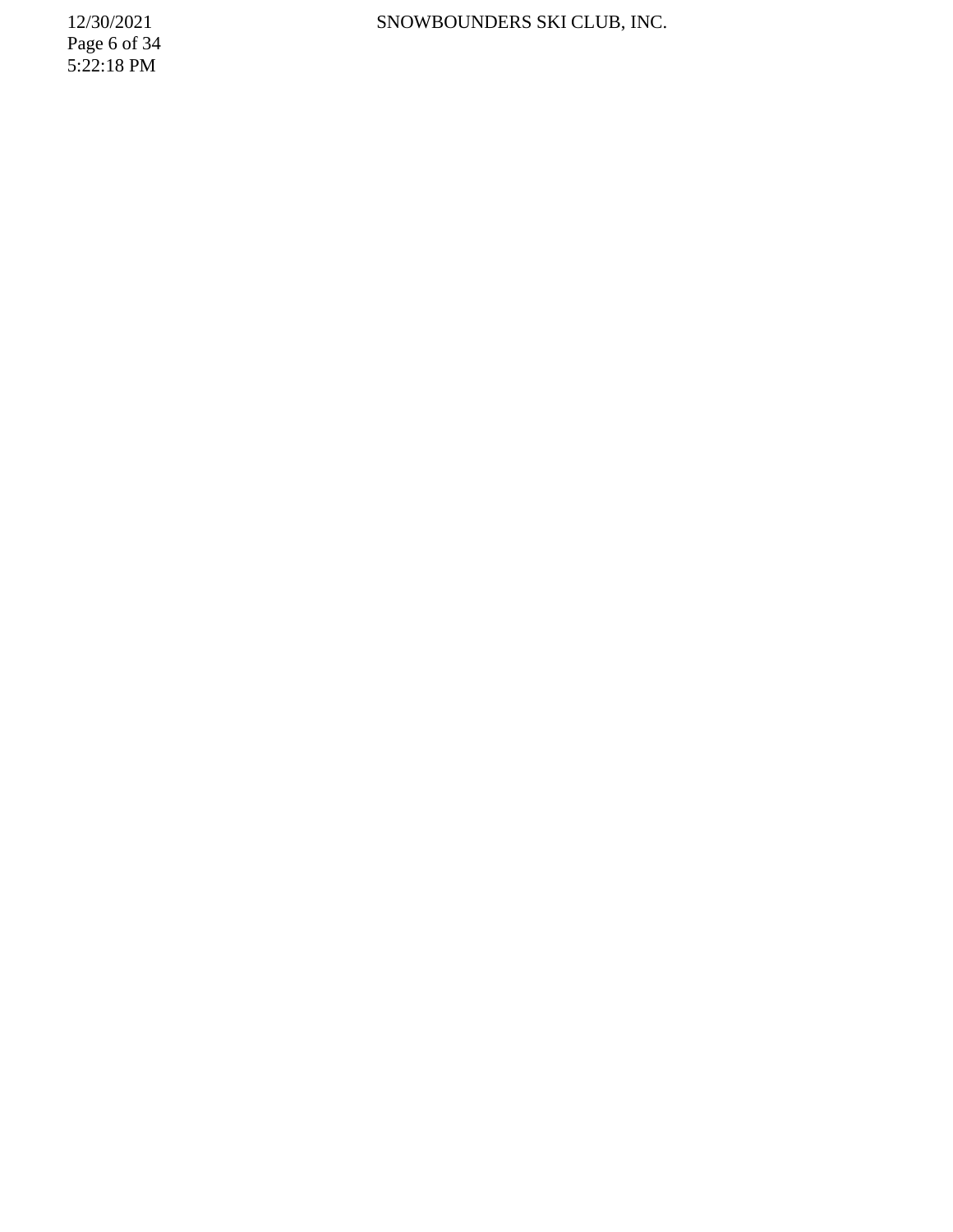**16.) Far West Ski Association (FWSA) ( Information)**

**The FWSA is an organization of 20 ski councils from Washington, Oregon, California, Nevada, Arizona,** 

**and New Mexico with the possibility of Idaho and Utah becoming members. There are meetings held** 

**quarterly where the president of the council is a member of the board of directors.** 

 **The association has an annual convention sponsored by different councils each year which is open to all** 

 **members of ski clubs belonging to a council. During the convention the following awards for clubs/councils are distributed to winners in the below listed categories. These awards are for recognition** 

 **of persons for their contribution to skiing or volunteer work within the clubs. In addition to the awards** 

 **there is a silent auction/dance on Friday evenings open to the public.**

 **On Saturday there are meetings with different travel agencies, and seminars on different topics related**

 **to ski club operation.** 

 **Saturday evening is the banquet where the awards are presented. Sunday has the elections and voting** 

 **on bylaw, operating procedure revisions. There is a brief board of directors meeting and the convention** 

 **is closed.**

 **Members of the Snowbounders Ski Club can be nominated for several of the following awards in** 

 **recognition for their contribution to organized skiing.** 

 **MAN AND WOMAN OF THE YEAR. Chosen by their peers at club level for each club, from this** 

 **selection a representative couple is selected at the Council level. Then there is a third judging at the FWSA** 

 **level for the Far West representative. The winner receivers a paid week at Big White/Silver Star for two,**

 **the runner ups receive a three day trip.**

 **Charity Award. This is a new award (2006) where a club/council can document their efforts** 

**or** 

 **contributions to a charitable/handicap organization. The winning club receives a \$100 donation to any** 

 **charity of their choosing.**

 **WEB SITE AWARD. The Outstanding Web Site Award is given to the club whose web site** 

**is** 

 **judged best based on layout, content, frequency of updates, usefulness, navigation, ease of use and club size.**

 **TOLLAKSON AWARD. is presented to an outstanding club based on an evaluation of** 

**their** 

 **structure, organization, skiing, sports, social events and giving to the community.**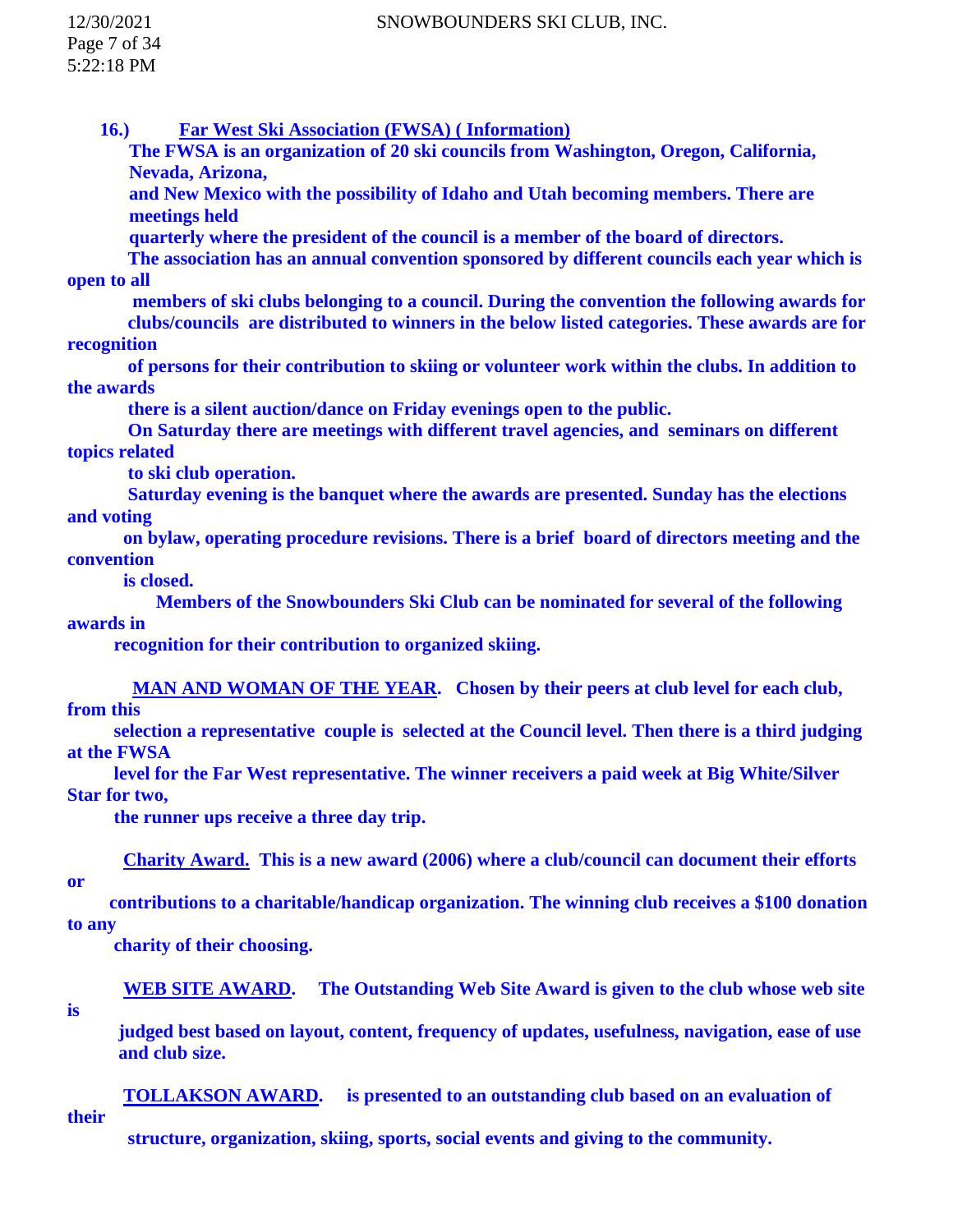Page 8 of 34

5:22:18 PM

 **WENTWORTH AWARD. Is given to the club whose newsletters are judged best based on layout,** 

 **content, and club size. (class A, AA, AAA, AAAA)**

 **SAFETY AWARD. The Safety Award has been bestowed on the person within FWSA who does the** 

 **most to promote safe skiing and safety programs. The winner is awarded a week of skiing in Aspen with**

 **airfare, lodging, lift tickets and rentals.** 

 **WESTERN SKI HERITAGE AWARD. The Western Ski Heritage Award has been sponsored by**

 **Steamboat Ski & Resort Corporation since its inception in 2000. The Western Ski Heritage Program will** 

 **recognize the best effort to find, preserve, document and share the history of skiing in the West.** 

 **The winner is awarded 5 days of skiing in Steamboat with lodging and lift tickets.** 

 **HANS GEORG AWARD. Is given for distinguished accomplishment and long term contribution to** 

 **skiing. This award is given to an individual who has contributed significant achievements to skiing, not** 

 **necessarily organized skiing.**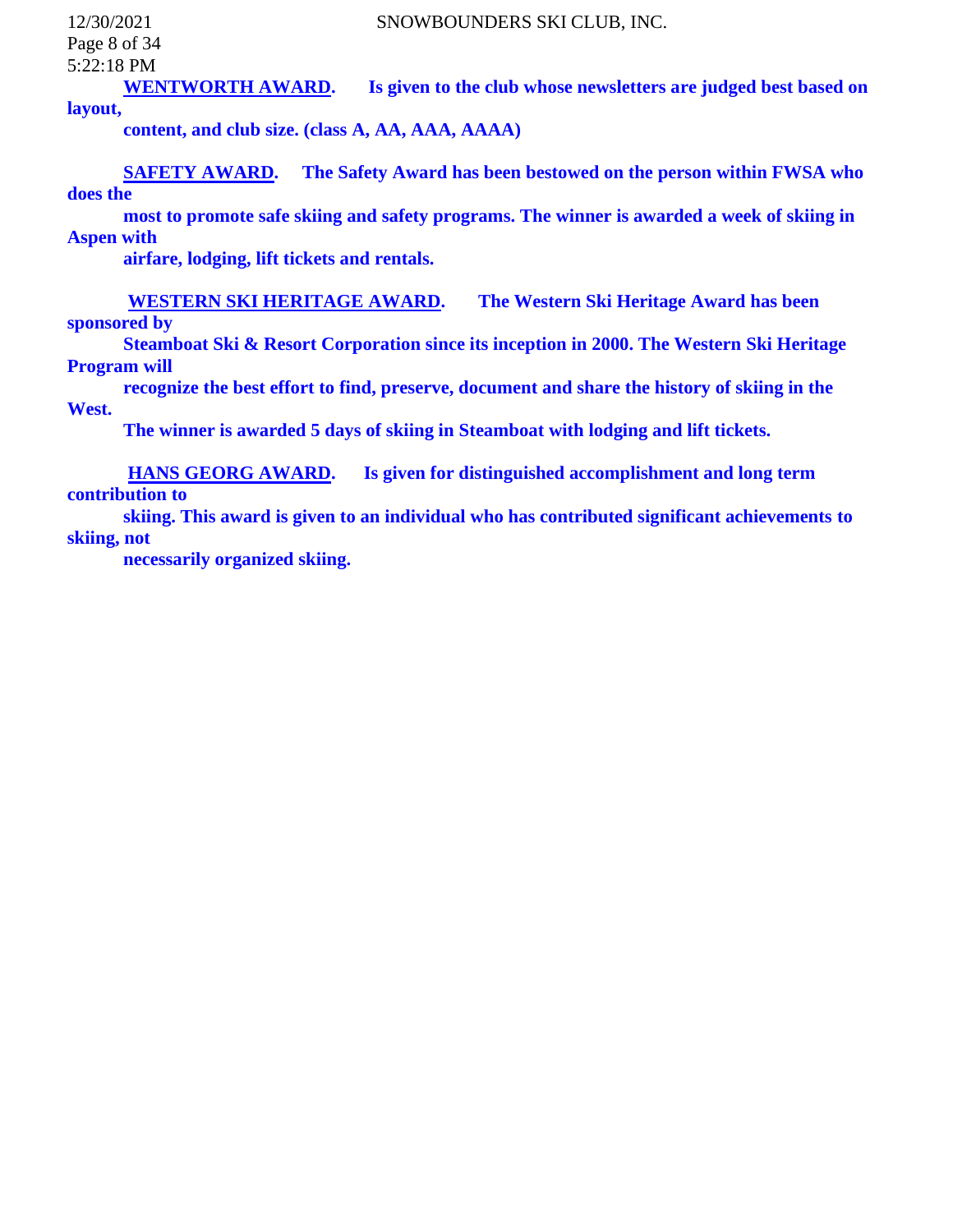**SCHATZI WOOD AWARDS.** Is given to the FWSA woman who has, through efforts in ski **club,** 

 **counciol, region, national or international activities, made a decisive contribution to skiing during either** 

 **the past two years or in a prior year.**

 **J. STANLEY MULLIN AWARD. Is given to the FWSA man who has, through efforts in ski club,** 

 **council, region, national or international activities, made a decisive contribution to skiing during either** 

 **the past two years or in a prior year.**

 **JIMMIE HEUGA AWARD. Is given to the individual who, like Jimmie, has demonstrated courage** 

 **and skill in three areas – the ski slope, the human body, and the courageous heart.**

 **JORDAN-REILY AWARD. Recgnizes a one or two year activity and achievement in the Association's** 

 **Public Affairs program – area development, skier safety, liability protections, governmental affairs,** 

 **taxation, and transportation. This awqard may also be given to an individual in government or the ski** 

 **industry.**

 **TOMMI TYNDALL AWARD. Is given to the ski area or ski area operator who has made a distinguished** 

 **contrubition to skiing in the past year or in prior years.** 

 **BILL MACKEY AWARD. Is given for outstanding service to the skiing public by a ski industry or ski \**

 **area employee.**

**BILL BERRY AWARD.** Is awarded for orint coverage of skiing. This award is given for **outstanding** 

 **service to skiing and is presented to writers for either a featured article or hard news.**

 **PRESIDENT'S AWARD. Is given to the individual who the president of the FWSA feels has done the** 

 **most to advance the immediate goals of the Association during the previous year.**

 **WARREN MILLER AWARD. Is for Modern Media Coverage of skiing. This award is given for** 

 **outstanding service to skiing by cinematographers, photographers, radio or television broadcasters.**

 **TERRY SMITH AWARD. Is bestowed on the outstanding individual who has greatly contributed to** 

 **the advancement of intra-mural skiing.**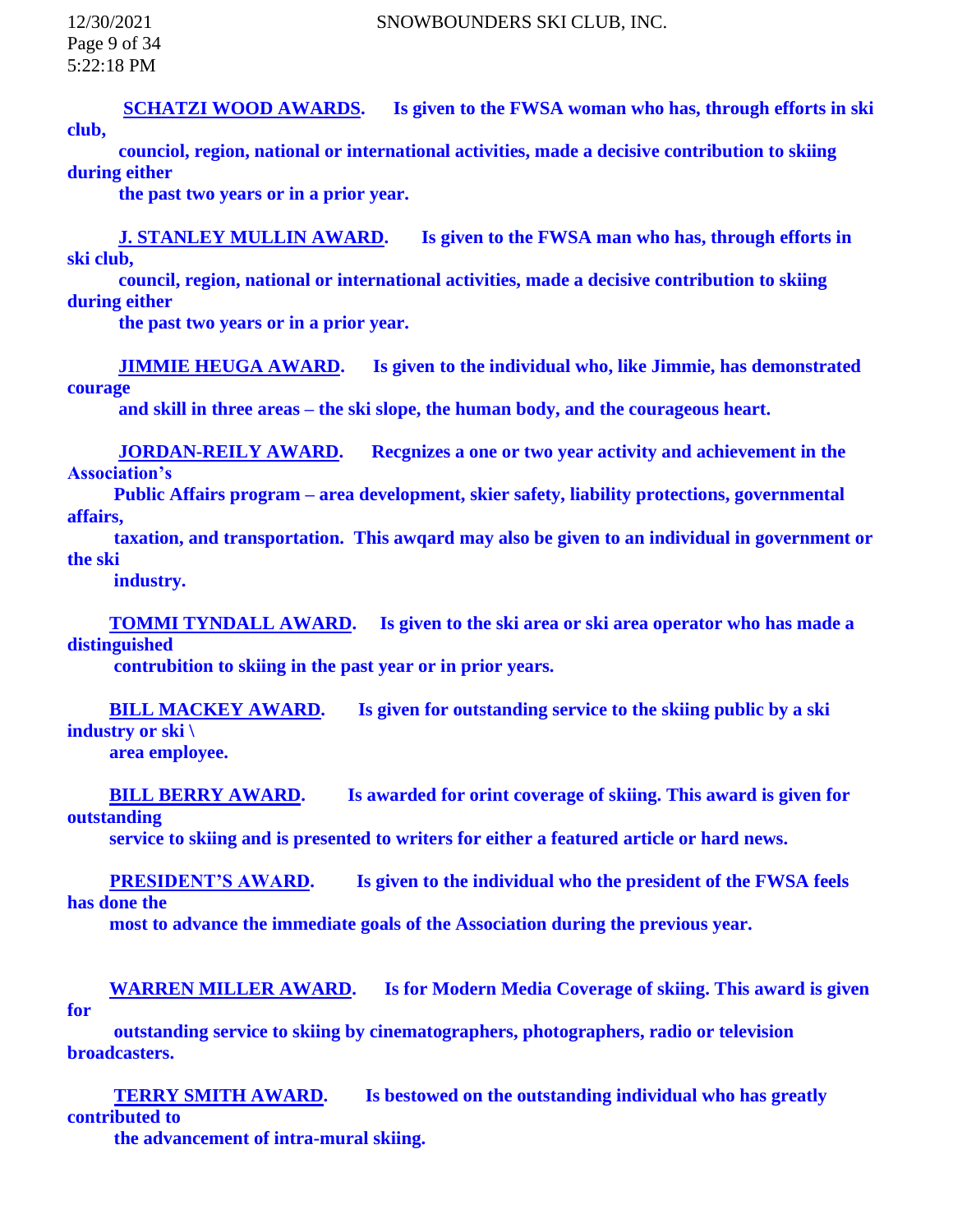Page 10 of 34 5:22:18 PM

 **JOE ROSS AWARD. The Joe Ross winner is the club champion of the "qualifier" GS race at the** 

 **annual Far West Ski Week.**

 **OUTSTANDING COUNCIL AWARD The Outstanding Newsletter and** 

 **Web Site award is given the Council based on best layout, content, frequency of updates, and usefulness**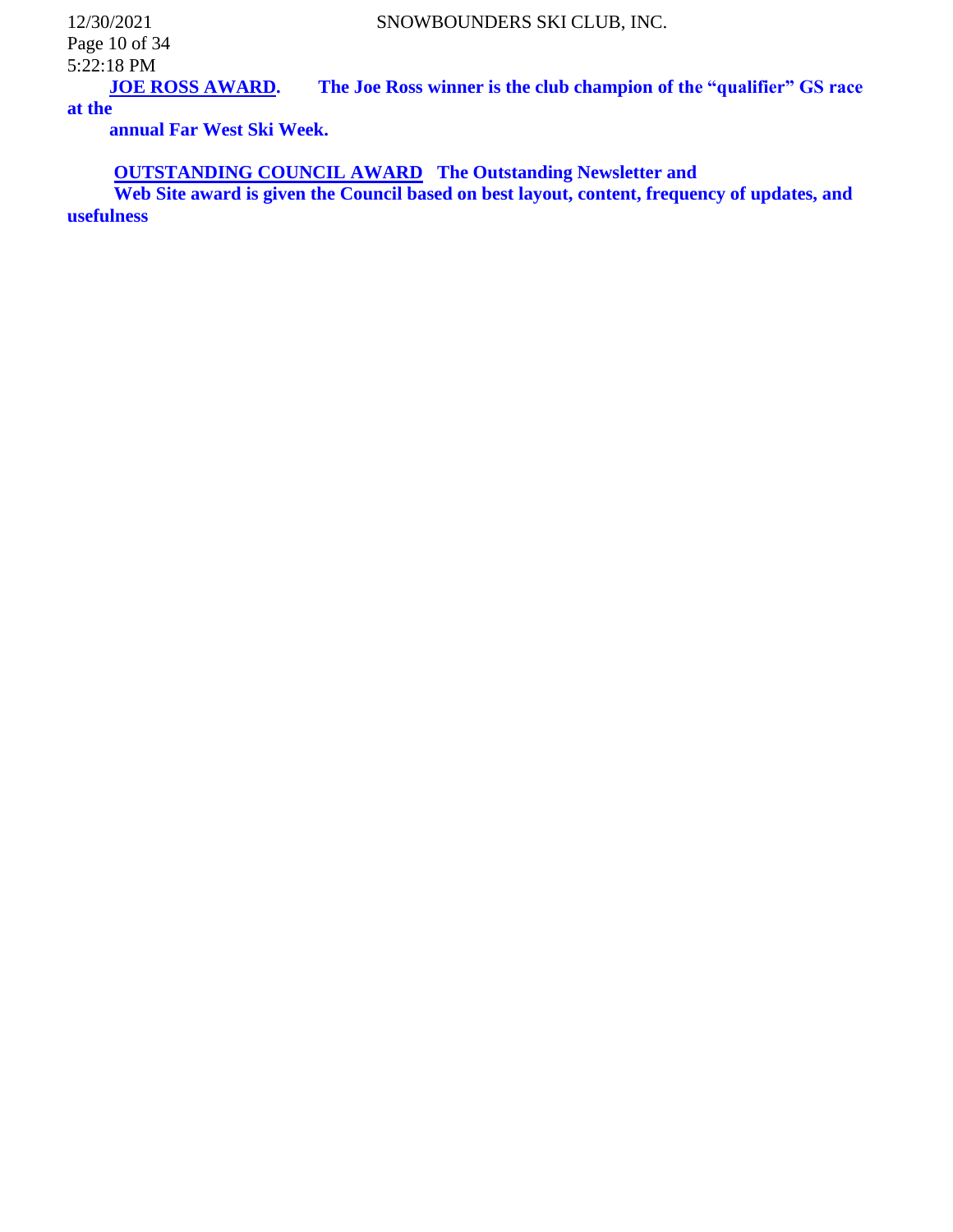#### **PRESIDENT**

### **(presops.ski)**

 **THIS ELECTED POSITION EXEMPTS THE PERSON FROM THE YEARLY MEMBERSHIP FEES.**

 **THE PRESIDENT (he/she) SHALL HAVE OVERALL RESPONSIBILITY FOR THE OPERATIONS OF THE CLUB AND SHALL PRESIDE AT ALL MEETINGS OF THE GENERAL MEMBERSHIP AND ALL EXECUTIVE MEETINGS. HE/SHE SHALL BE RESPONSIBLE FOR APPOINTING OFFICERS TO FILL VACATED ELECTED POSITIONS** *(subject to Board approval***), CLUB REPRESENTATIVES AND COMMITTEE CHAIRPERSONS, WITH THE EXCEPTION OF TRIPS. HE/SHE SHALL ALSO BE RESPONSIBLE FOR COLLECTION OF FINANCIAL REPORTS OF ALL CLUB ACTIVITIES WITHIN TWO WEEKS OF THE ACTIVITY AND SHALL PROVIDE SUCH INFORMATION TO THE BOARD OF DIRECTORS AT ITS NEXT MEETING.**

 **HE/SHE SHALL SCHEDULE, an EXECUTIVE MEETING AS REQUIRED. HE/SHE SHALL OVERSEE THE OTHER OFFICERS AND COMMITTEE MEMBERS TO INSURE TRIPS AND EVENTS ARE GOING AS PLANNED. HE/SHE SHALL ASSIST, IF REQUIRED, IN SCHEDULING, MARKETING AND PLANNING OF TRIPS AND/OR EVENTS. HE/SHE SHALL INSURE ALL CLUB BUSINESS IS CONCLUDED AND A DATE AND LOCATION FOR THE NEXT EXECUTIVE MEETING IS AGREED UPON.**

 **SPECIAL MEETINGS MAY BE CALLED BY THE PRESIDENT AS DEEMED NECESSARY. HE/SHE SHALL REVIEW WITH EACH COMMITTEE CHAIRPERSON AND EXECUTIVE OFFICER A BUDGET FOR THE COMING SEASON. THIS REVIEW SHALL BE CONDUCTED AT THE EXECUTIVE COMMITTEE MEETING TO BE HELD IN MID-JULY. THE RESULTS OF THESE BUDGETS SHALL BE COMBINED INTO FORMALIZED BUDGET FORM TO BE PRESENTED FOR REVIEW AND APPROVAL BY THE BOARD OF DIRECTORS AT ITS OCTOBER MEETING.**

 **HE/SHE SHALL SCHEDULE AN EARLY JUNE EXECUTIVE COMMITTEE MEETING TO BE HELD AS A JOINT, OLD AND NEW OFFICERS TO TRANSFER ALL INFORMATION AND ACTIVITY REPORTS. THE THREE KEYS TO THE CLUB POST OFFICE BOX LOCATED NEAR STATE COLLEGE OFF LINCOLN (SUNKIST STATION) ARE HELD, ONE EACH, TO THE PRESIDENT, SECRETARY, TREASURER. NO longer maintain a P.O. Box**

 **IMMEDIATELY AFTER THE ELECTION RESULTS ARE MADE KNOWN, HE/SHE SHALL SELECT THE TREASURER. THIS APPOINTMENT MUST BE RATIFIED BY THE BOARD OF DIRECTORS PRIOR TO THE BANQUET IN MAY.**

 **ALL APPOINTED OFFICERS, REPRESENTATIVES OF THE CLUB AND COMMITTEE CHAIRS, EXCEPT AS OTHERWISE NOTED IN THE BY-LAWS, SHALL BE APPOINTED BY THE** 

**PRESIDENT.**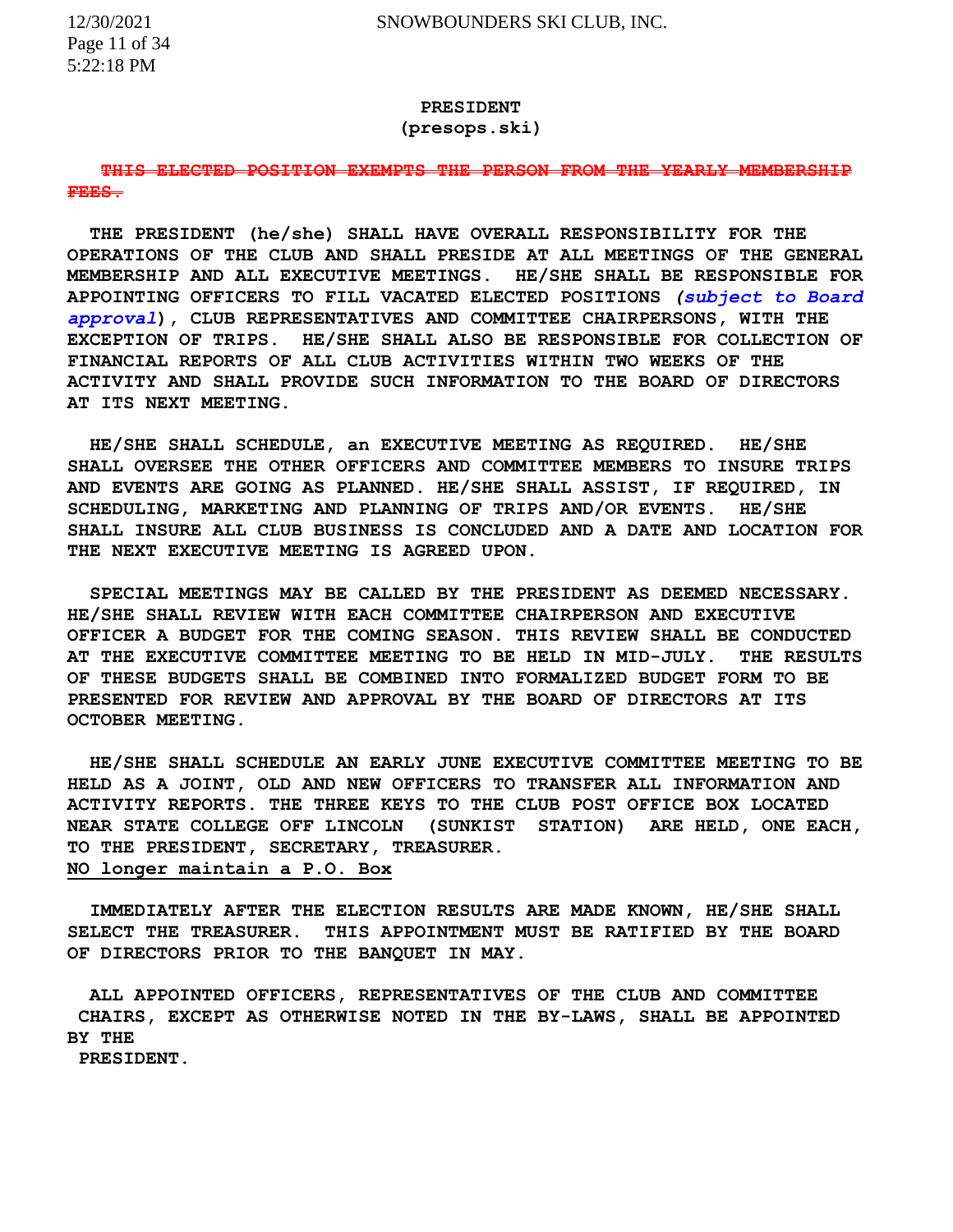**AS PRESIDENT-ELECT, HE/SHE IS ALSO THE SEVENTH MEMBER OF THE BOARD OF DIRECTORS. UPON THE EXPIRATION OF HIS/HER TERM OF OFFICE, SHALL HOLD THE POSITION OF PAST PRESIDENT AND ATTEND EXECUTIVE COMMITTEE MEETINGS AND PROVIDE GUIDANCE AS NEEDED. HE/SHE SHALL MAINTAIN THE STATUS OF THE PAST PRESIDENT UNTIL A NEW PRESIDENT IS ELECTED.**

 **HE/SHE SHALL INSURE THAT COPIES OF ANY OUTGOING CORRESPONDENCE FROM ANY OFFICE ARE PROVIDED TO THE SECRETARY FOR CLUB RECORDS.** 

 **MAIN ITEMS OF CONCERN IN THE APPROXIMATE ORDER OF LISTING SHALL BE GIVEN PRIORITY FROM TIME OF TAKING OFFICE:**

 **A. SELECT THE PERSON FOR THE OFFICE OF TREASURY***(subject to Board approval***).**

 **B. ESTABLISH SHORT TRIP SCHEDULE WITH TRIP LEADERS AND/OR SHORT TRIP V.P.**

- **C. BUDGET, SET MEMBERSHIP DUES AS SOON AS POSSIBLE TO GET MONEY INTO TREASURY TO COVER EXPENSES.**
- **D. STAY CLOSE TO ALL SCHEDULED EVENTS TO DETERMINE IF CANCELLATIONS ARE IN ORDER.**
- **E. START PREPARING A SCHEDULE FOR SHORT TRIPS AND LONG RANGE PLANNING FOR THE FOLLOWING SEASON.**
- **F. PLAN TO ATTEND THE TRAVEL SHOWS WITH THE SHORT AND LONG TRIP VICE-PRESIDENTS.**
- **G. PLAN TO ATTEND THE FAR WEST SKI ASSOCIATION CONVENTION.**
- **H. INITIATE PLANNING FOR PROGRESSIVE DINNER.**
- **I. INITIATE PLANNING FOR END OF SEASON BANQUET.**
- **J. SET UP GENERAL MEETING DATES AND SELECT LOCATION FOR MEETINGS.**
- **K. APPOINTMENT OF CHAIRPERSONS FOR KEY POSITIONS WITHIN THE CLUB.**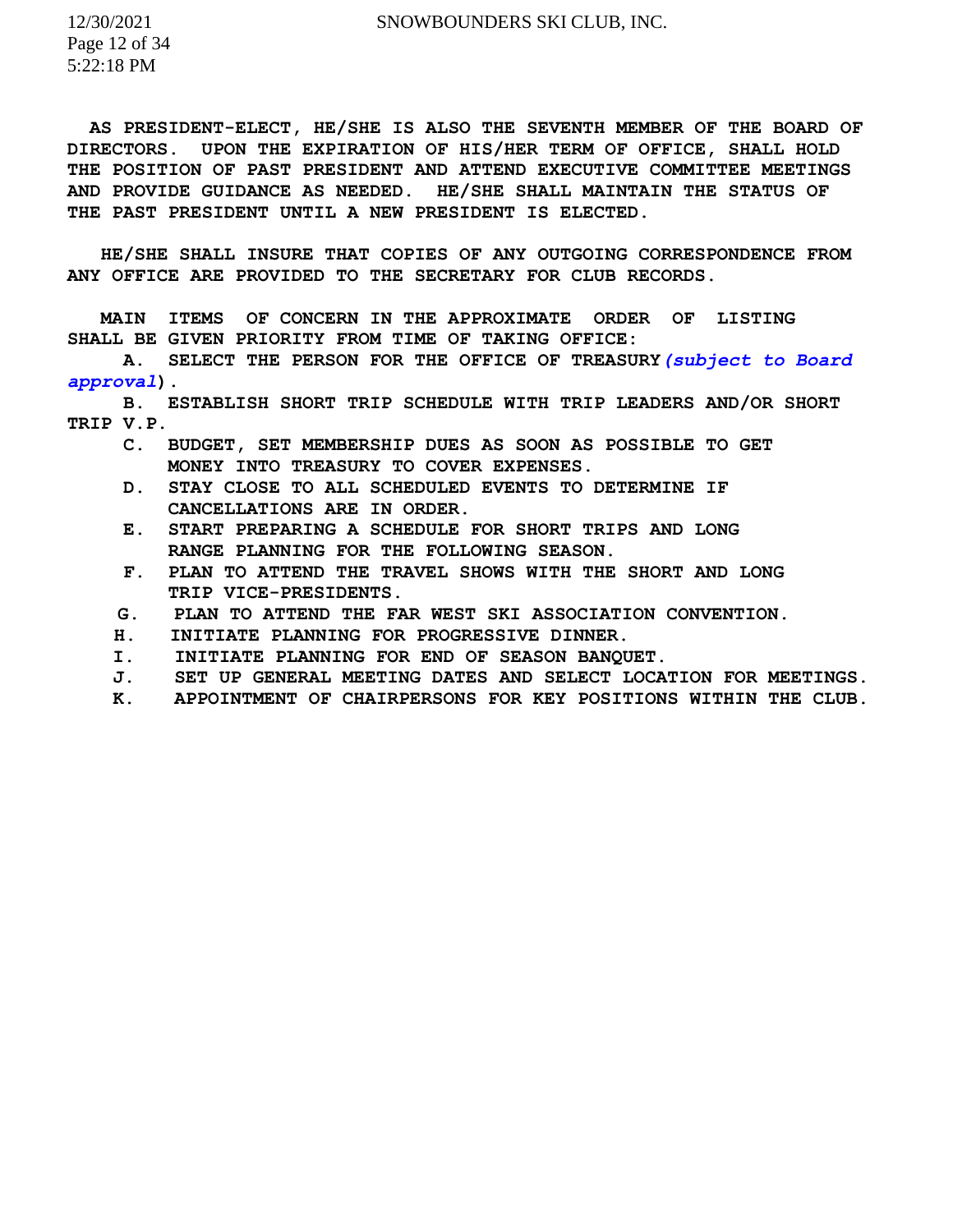### **ADMINISTRATIVE VICE PRESIDENT (advpops.ski)**

### **THIS ELECTED POSITION EXEMPTS THE PERSON FROM THE YEARLY MEMBERSHIP FEES.**

 **THE ADMINISTRATIVE VICE PRESIDENT'S DUTIES ARE TO PLAN AND OVERSEE ALL SOCIAL FUNCTIONS OF THE SKI CLUB. THIS DOES NOT INCLUDE SOCIAL FUNCTIONS INVOLVING LONG TRIPS, SUCH AS PRE- AND POST-PARTIES, OR FUNCTIONS DURING A WEEKEND SHORT TRIP.**

 **THE MAJOR FUNCTION FOR THE YEAR SHOULD BE TENTATIVELY PLANNED AT THE BEGINNING OF THE CALENDER YEAR. THE MAIN EVENTS THAT HAVE BEEN PLANNED FOR THE YEAR IN THE PAST INCLUDE THE BANQUET, THE PICNIC, ICE CREAM SOCIAL, THE PROGRESSIVE CHRISTMAS DINNER. OTHER EVENTS CAN BE ADDED AT ANY TIME, AND EVENTS CAN BE DELETED IF IT IS THOUGHT THAT PEOPLE HAVE LOST INTEREST IN THEM. ANY EVENT MUST BE ADVERTISED IN THE FLYER AND AT MEETINGS FOR A MINIMUM OF TWO MONTHS BEFORE THE EVENT.** 

 **FOR THE BANQUET, WHICH IS HELD IN MAY, A SITE SHOULD BE SCOUTED OUT BY SEPTEMBER OF THE PREVIOUS YEAR. IF YOU WAIT MUCH LONGER YOU MAY FIND THAT YOUR PREFERRED HOTEL/RESTAURANT IS ALREADY BOOKED. MANY PLACES ARE BOOKED A FULL YEAR IN ADVANCE, SO PREPARE EARLY.**

 **FOR THE ICE CREAM SOCIAL, PLAN PLENTY OF TIME IN ADVANCE. TRY TO FIND SOMEONE WHO HAS A SWIMMING POOL, OR AT LEAST A JACUZZI. HAVE AT LEAST THREE KINDS OF HOMEMADE ICE CREAM, PLUS PLENTY OF FOOD AND DRINKS.**

 **FOR THE PROGRESSIVE DINNER, GET PEOPLE TO VOLUNTEER THEIR HOMES BY SEPTEMBER AT THE LATEST. TRY TO GET THREE HOMES THAT ARE RELATIVELY CLOSE TOGETHER. PLAN WELL IN ADVANCE. MAKE SURE EVERYONE KNOWS THAT THERE IS A GIFT EXCHANGE AND THAT IT IS A SEMI-DRESSY EVENT. THE ADVERTISEMENT SHOULD STATE THE MIN/MAX COST FOR THE GIFT EXCHANGE.**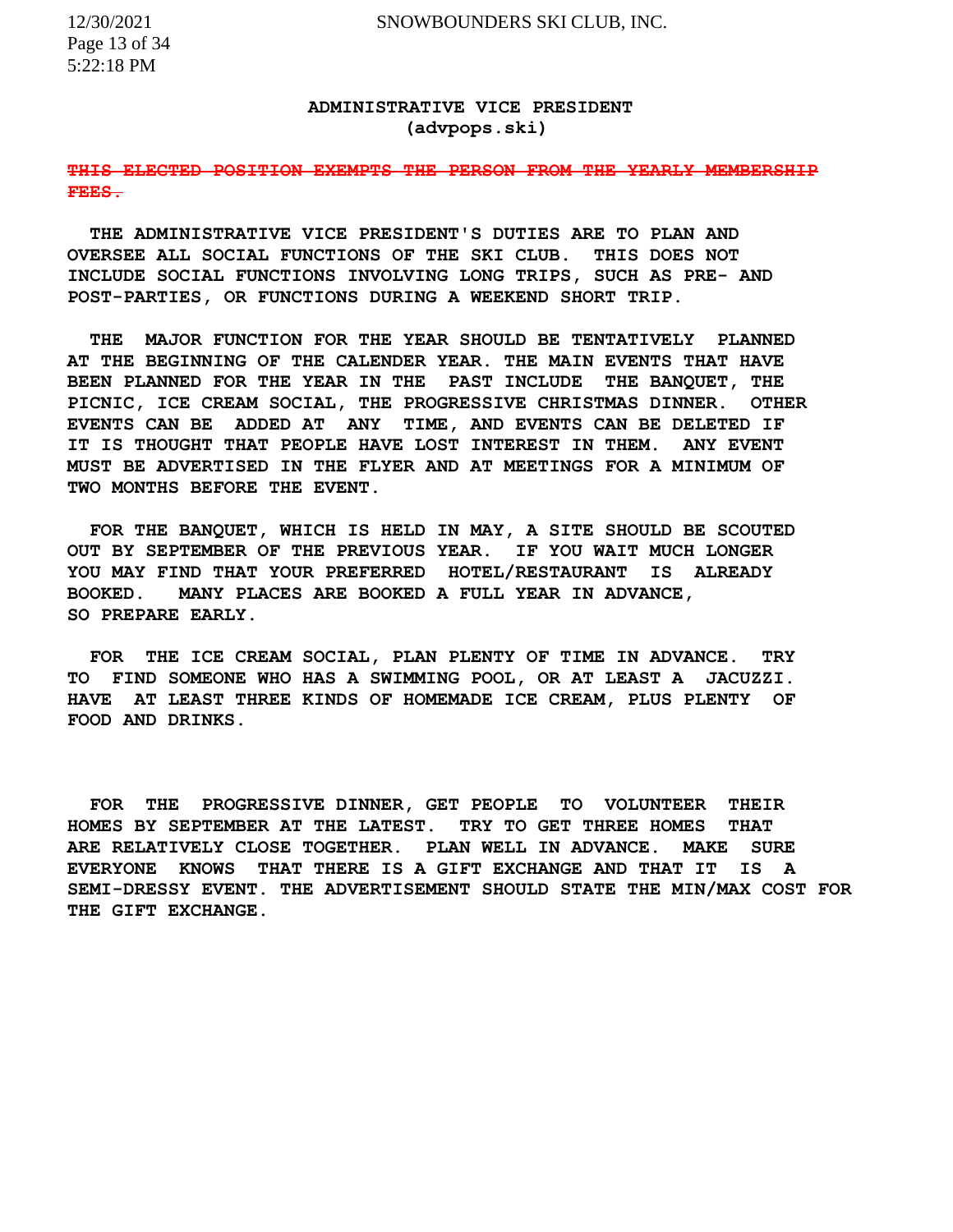**OTHER EVENTS THAT WE HAVE HAD IN THE PAST THAT HAVE BEEN FUN ARE TOGA PARTIES, HAYRIDES, LUAUS, HALLOWEEN PARTIES, WINE TASTINGS, BEER TASTINGS,(GREAT FOR OCTOBERFEST) KENTUCKY DERBY PARTIES AND OTHER SPORTING EVENT PARTIES SUCH AS SUPER BOWL OR WORLD SERIES OR OLYMPICS, OR EVEN A SUNDAY BRUNCH FOR THE HECK OF IT. THIS ELECTED POSITION EXEMPTS THE PERSON FROM THE YEARLY MEMBER**

**SHIP FEES,**

- **ALSO: 1. CHAIRMEN SUBMIT FINANCIAL/EVENT REPORTS AS PER BY- LAWS.**
	- **2. PRICING OF EVENTS TO INCLUDE PREDETERMINED PERCENT- AGE OF SURPLUS.**
	- **3. PROPOSED SCHEDULE OF EVENTS SHALL BE PRESENTED TO THE EXECUTIVE COMMITTEE FOR APPROVAL AND PROVIDE PRE-COSTING FINANCIAL AND EVENT REPORT AS PER BY- LAWS.**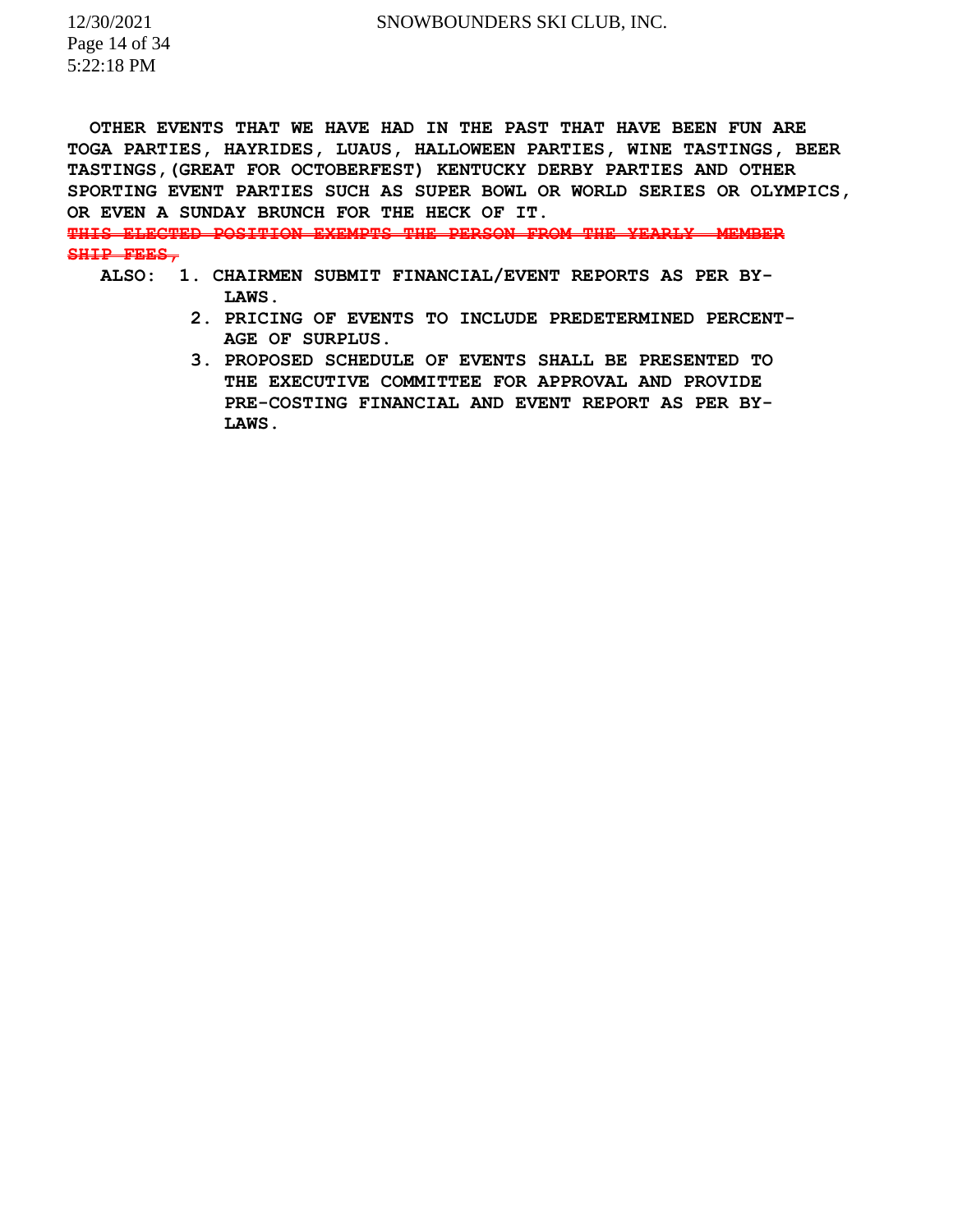#### **TREASURER**

#### **(treasuop.ski)**

### **THIS APPOINTED POSITION EXEMPTS THE PERSON FROM THE YEARLY MEMBERSHIP FEES.**

**THE TREASURER SHALL BE IN CHARGE OF THE FINANCIAL AFFAIRS OF THE CLUB, AND SHALL MAINTAIN THE FINANCIAL RECORDS. HE/SHE SHALL BE RESPONSIBLE FOR THE FILING OF THE ANNUAL STATE AND FEDERAL TAX STATEMENTS. THE TREASURER SHALL BE APPOINTED BY PRESIDENT-ELECT FOLLOWING HIS/HER ELECTION AND BEFORE THE ANNUAL BANQUET. THIS APPOINTMENT MUST BE RATIFIED BY THE CURRENT BOARD OF DIRECTORS.**

**THE TREASURER IS RESPONSIBLE FOR HANDLING THE FINANCIAL TRANSACTIONS OF THE CLUB:**

- **RECEIVE MONIES FROM THE CLUB OFFICERS, EVENTS CHAIRPERSON AND FROM TRIP CAPTAINS FOR TRIPS.**
- **TIMELY DEPOSITS OF THESE MONIES MUST BE MADE TO THE RESPECTIVE BANK ACCOUNT ( TRAVEL OR GENERAL )**

• **PAYMENTS FOR VARIOUS EVENTS, TRIPS OR FUNCTIONS ARE ACCOMPLISHED BY VOUCHER SYSTEM. THE REQUESTER FOR REIMBURSEMENT OR PAYMENT PREPARES A VOUCHER AND HAS IT APPROVED BY AN EXECUTIVE OFFICER** 

 **THEN PRESENTS IT TO THE TREASURER.** 

 **THE ADMINISTRATIVE VICE PRESIDENT APPROVES ONLY EVENTS AND OTHER EXPENSES.** 

 **THE LONG AND SHORT TRIPS VICE PRESIDENTS APPROVE TRIP EXPENSES INCURED BY** 

 **ASSIGNED TRIP LEADERS. THE PRESIDENT APPROVES VOUCHERS WRITEN BY THE** 

 **TRIP V.P.**

 **THE PRESIDENT HAS THE AUTHORITY TO APPROVE ANY OF THE ABOVE.**

- **CARTE BLANCHE AUTHORITY IS GIVEN TO THE TREASURER FOR PAYMENTS FOR PHONE BILLS, POSTAL BOX RENT,FILING FEES AND TREASURER'S EXPENSES.**
- **THE TREASURER'S SIGNATURE GOES ON ALL CHECKS PLUS ONE OF THE ABOVE NOTED OFFICERS AS RECORDED ON THE BANK SIGNATURE CARD. All CLUB**

 **CHECKS SHALL HAVE TWO SIGNATURES (INTERNAL CONTROL REQUIREMENT)**

• **THE TREASURER IS RESPONSIABLE FOR THE GENERATION OF STATE AND FEDERAL TAX FORMS. THE RETURNS ARE DUE AT THE TAX ADDRESS BY THE MIDDLE OF THE FIFTH MONTH AFTER THE CLOSE OF THE BUSINESS YEAR (OCTOBER 15). COPIES OF THE TAX FORMS FOR THE STATE AND FEDERAL TAXES SHALL BE SUBMITTED TO THE PRESIDENT BY AUGUST 15. THE PRESIDENT SHALL PRESENT THESE TAX FORMS TO THE BOARD OF DIRECTORS**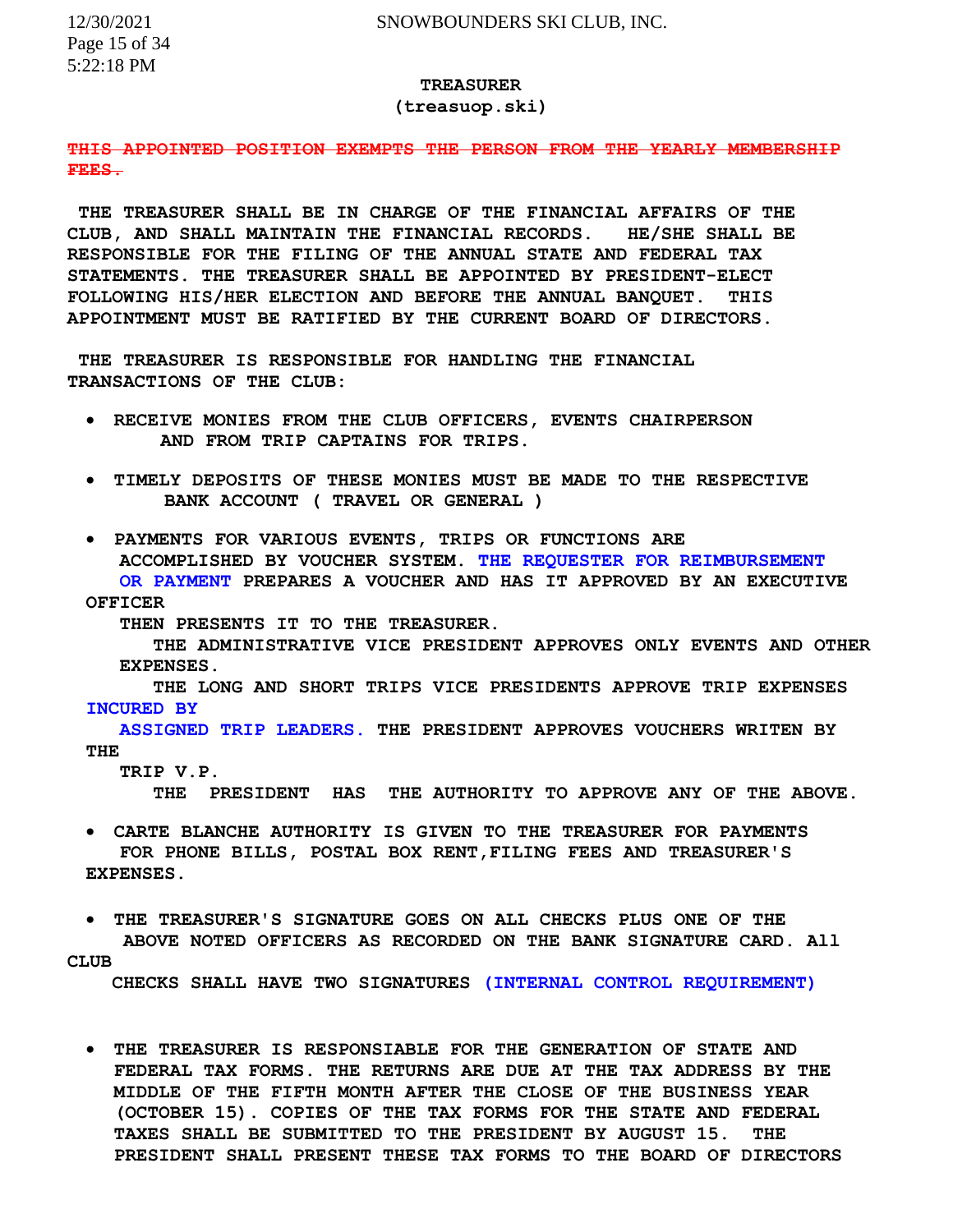Page 16 of 34

5:22:18 PM

**FOR REVIEW NO LATER THAN SEPTEMBER 15. UPON APPROVAL THE PRESIDENT SHALL SIGN BOTH STATE AND FEDERAL FORMS, COPIES SHALL BE MADE FOR THE TREASURER AND SECRETARY'S FILES AND THE ORIGINAL SUBMITTED TO THE APPROPRIATE TAXING AGENCY PRIOR TO OCTOBER 15 BY THE PRESIDENT. IT SHALL BE SENT BY CERTIFIED MAIL.**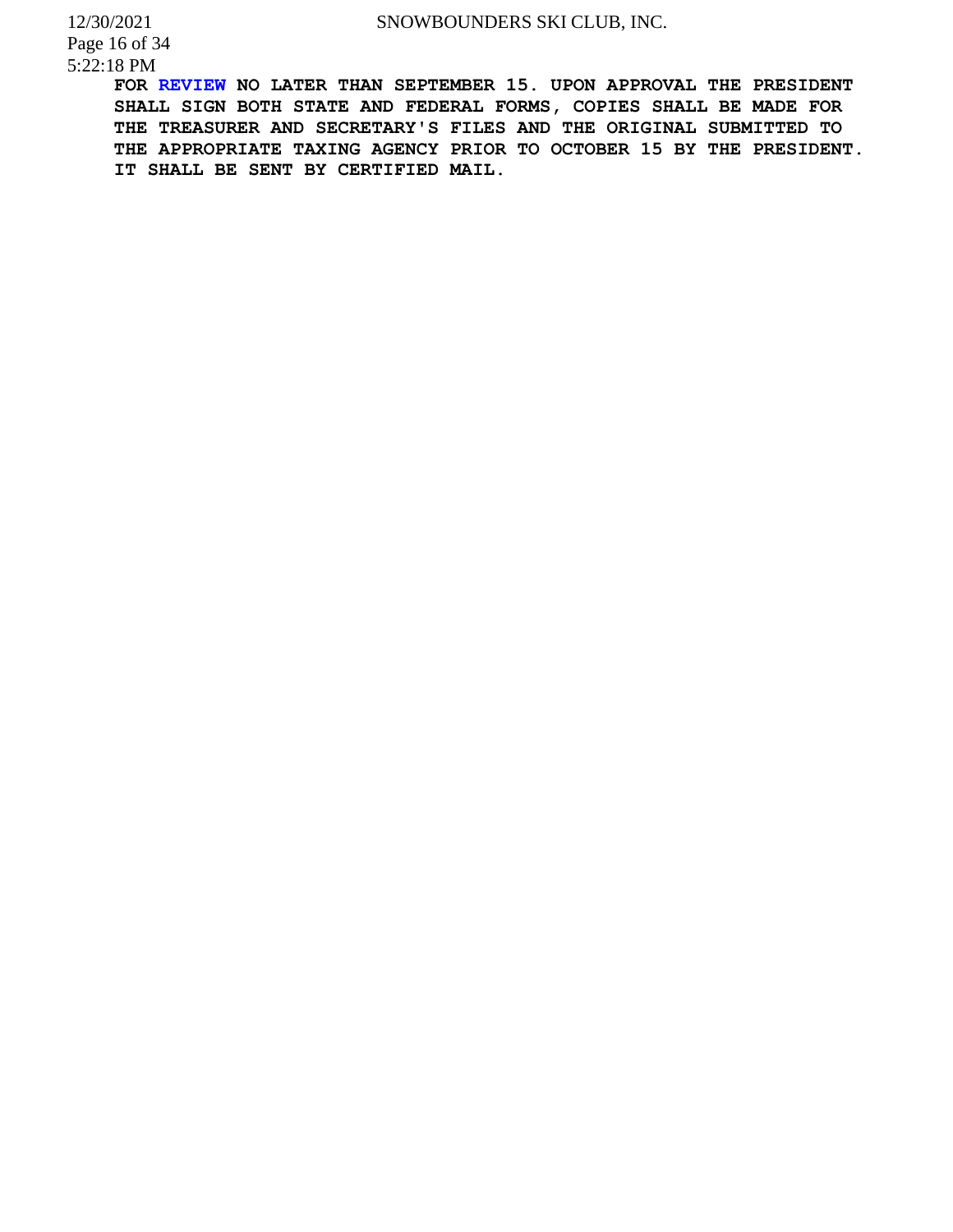- **THE TREASURER IS IN POSSESSION OF ONE OF THREE KEYS TO THE POST OFFICE BOX 6333, SUNKIST STATION ON LINCOLN IN ANAHEIM IN ORDER TO PICK UP BANK STATEMENTS. THE PRESIDENT AND ONE OTHER PERSON HAVE THE OTHER TWO KEYS.**
	- **THE TREASURER PREPARES A MONTHLY FINANCIAL REPORT WITH COPIES TO MEMBERS OF THE EXECUTIVE COMMITTEE AND THE BOARD OF DIRECTORS BY THE FIRST MEETING OF THE MONTH.**
	- **AN END OF YEAR (5-31) REPORT IS PREPARED AND DELIVERED WITH THE BOOKS TO THE COMMITTEE SELECTED BY THE PRESIDENT FOR REVIEW AND PREPARATION OF TAX RETURNS AS A NON-PROFIT ORGANIZATION.**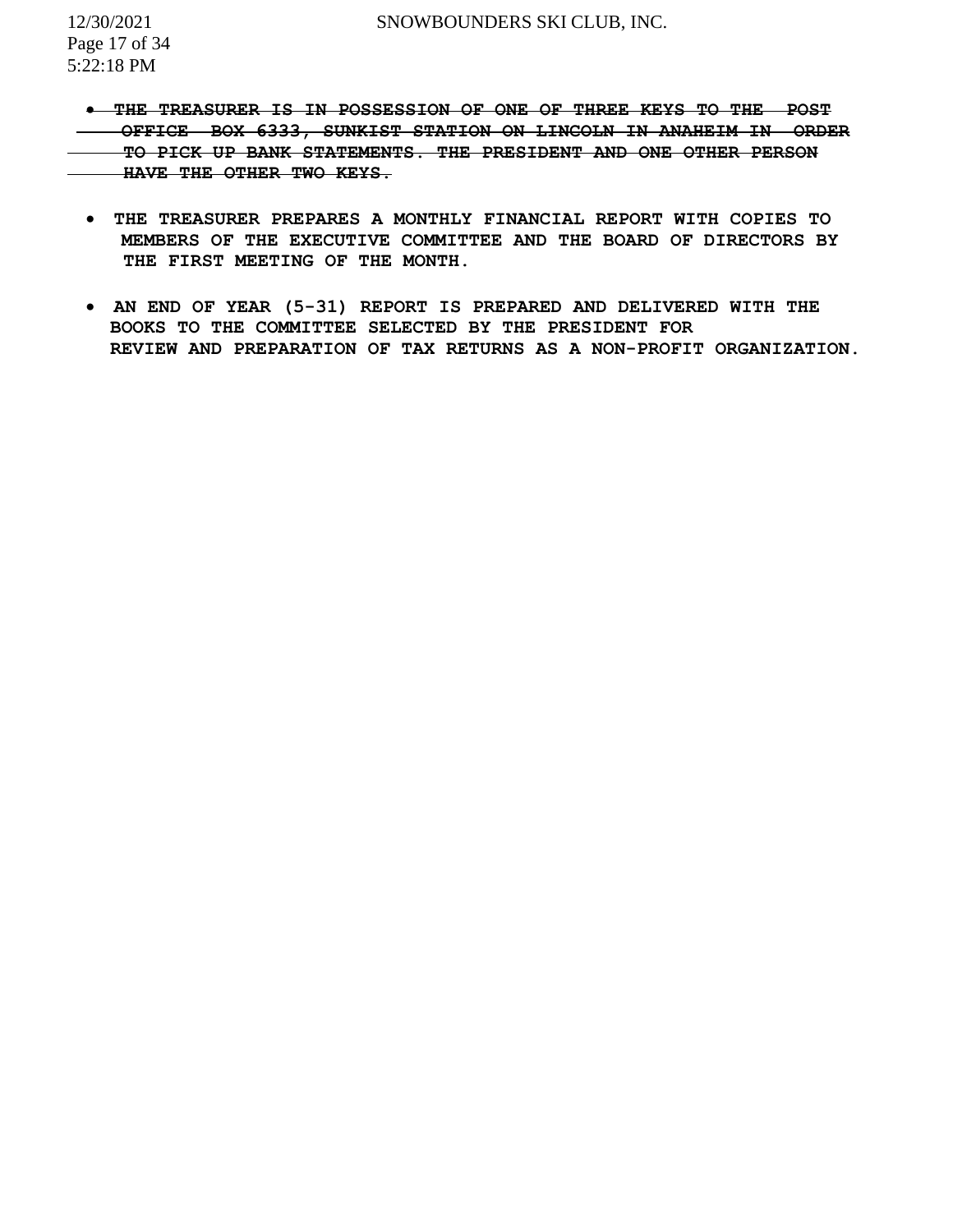### **LONG TRIPS VICE PRESIDENT (longtpop.ski)**

### **THIS ELECTED POSITION EXEMPTS THE PERSON FROM THE YEARLY MEMBERSHIP FEES.**

 **THE LONG TRIP VICE PRESIDENT SHALL BE RESPONSIBLE FOR ALL ARRANGEMENTS AND FUNDS FOR SPECIAL (OUT OF STATE) SKI TRIPS. HE/SHE SHALL BE THE CHAIRMAN OF THE SPECIAL SKI TRIP COMMITTEE AND SHALL APPOINT MEMBERS TO SERVE ON THE COMMITTEE, AND SHALL BE RESPONSIBLE FOR THE FINANCIAL REPORT AND ROSTER TO THE PRESIDENT WITHIN TWO WEEKS OF THE TRIP TERMINATION.** 

 **THE FINANCIAL REPORT SHALL CONSIST OF AN INCOME/EXPENSE REPORT IN A FORM ACCEPTABLE TO GOOD ACCOUNTING PRACTICES AND A ROSTER OF PERSONS PARTICIPATING IN THE TRIP INCLUDING THEIR PAYMENTS BY CHECK NUMBER. THE REPORT SHALL REFLECT ALL INCOME ie; FREE TRAVEL, FREE LODGING PLUS OTHER GRATUITY PROVIDED BY THE CARRIERS, LODGING OR TRAVEL AGENCY. EXPENSES SHALL BE DETAILED TO THE BEST OF YOUR ABILITY. THE REPORT SHOULD BE USED BY THE TREASURER TO CONFIRM HIS/HER LEDGER INPUTS, AND LATER USED AS A GUIDE TO THE NEXT VICE PRESIDENT IN PLANNING HIS/HER TRIPS.**

 **THE LONG TRIPS VICE PRESIDENT WILL PROPOSE, BY THE MARCH BOARD MEETING, THE LONG TRIPS RECOMMENDED FOR THE FOLLOWING SKI SEASON.** 

**THE PLAN WILL BE SUBMITTED TO THE BOARD USING THE "TRIP PLAN AND BUDGET" FORM FOR APPROVAL AND WILL INDICATE THE RATIONAL INVOLVED IN SELECTING THE VARIOUS TRIPS.**

 **THE LONG TRIPS VICE PRESIDENT , BY HIM/HERSELF OR THROUGH A TRAVEL AGENT(S) SHALL:**

 **-FIND LODGING AND TRANSPORTATION (AIR AND GROUND) FOR THE PLACE(S) SELECTED THAT ARE A REASONABLE PRICE FOR THE QUALITY DESIRED. MORE THAN ONE BID IS RECOMMENDED. THIS SHOULD BE DONE NO LATER THAN AUGUST. -SECURE DEPOSIT(S),VIA BOARD APPROVAL, TO HOLD SPACE AND PRICES.**

 **FINAL PRICING FOR THE TRIP(S) MAY INCLUDE PRE AND POST PARTY, GROUND TRANSPORTATION TO THE AIRPORT (if arranged), POSTAGE, TELEPHONE, CANCELLATION CONTINGENCIES, TIPS, AND ANY OTHER ADDED FEATURES OF THE TRIP, SUCH AS CLUB RACE. A PAYMENT SCHEDULE THEN NEEDS TO BE ESTABLISHED BASED ON THE VARIOUS CANCELLATION DATES. BY THE FIRST MEETING IN SEPTEMBER, THERE SHOULD BE ADVERTISING IN THE NEWSLETTER AND** 

**BE TAKING SIGN-UPS.**

 **THE LONG TRIPS VICE PRESIDENT MAY RUN THE TRIPS OR FIND TRIP CAPTAINS.**

 **-AN ITINERARY NEEDS TO BE ESTABLISHED AND DISSEMINATED. -ROOMING LISTS NEED TO BE MADE AND MAILED TO THE LODGING COMPANY.**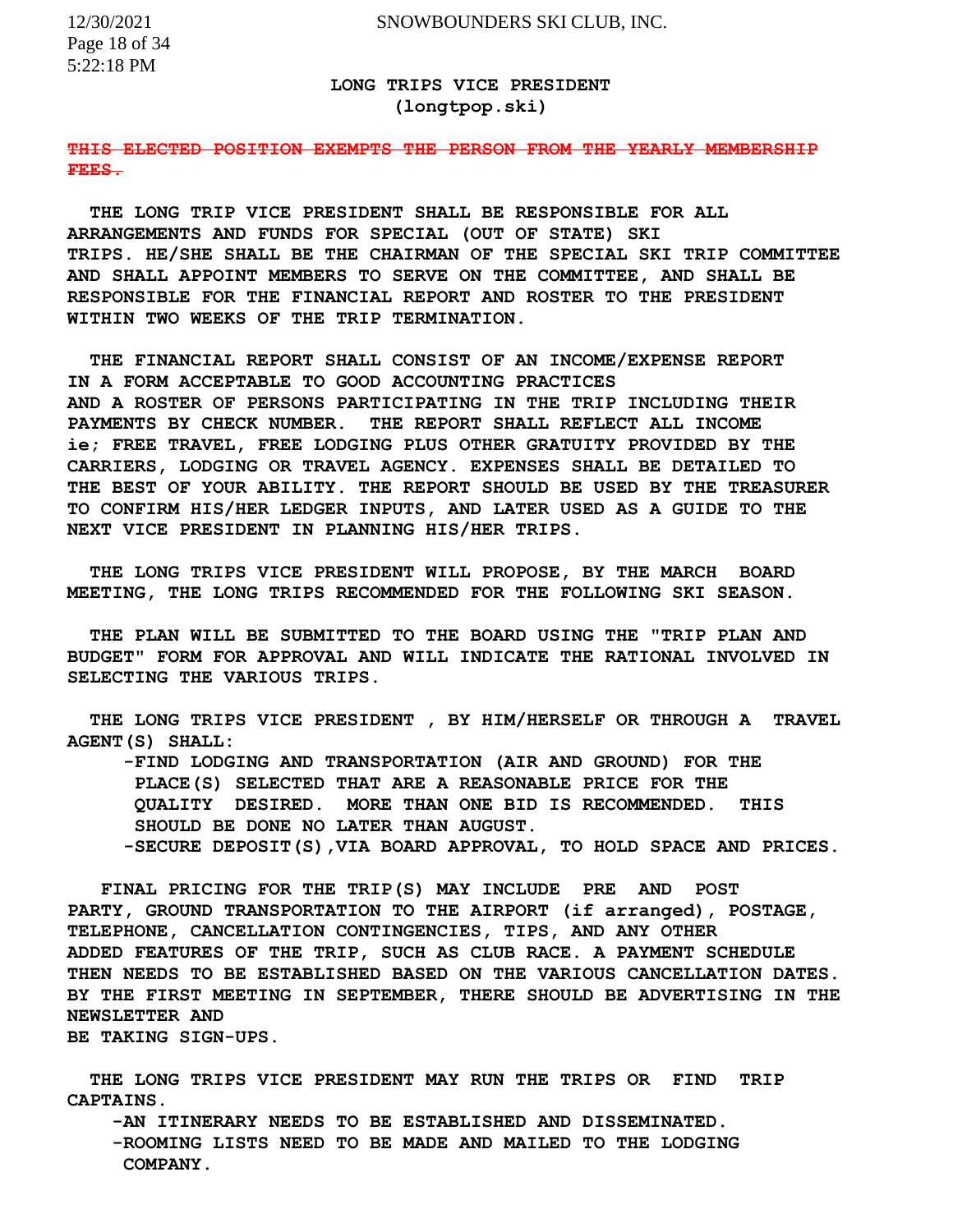Page 19 of 34 5:22:18 PM

 **-A HOST FOR THE PRE-PARTY NEEDS TO BE FOUND.**

 **-CONFIRMATION OF ALL TRANSPORTATION AND LODGING NEEDS TO BE**

 **MADE, AND MAY INCLUDE TRANSPORTATION FROM ANAHEIM TO THE AIRPORT.**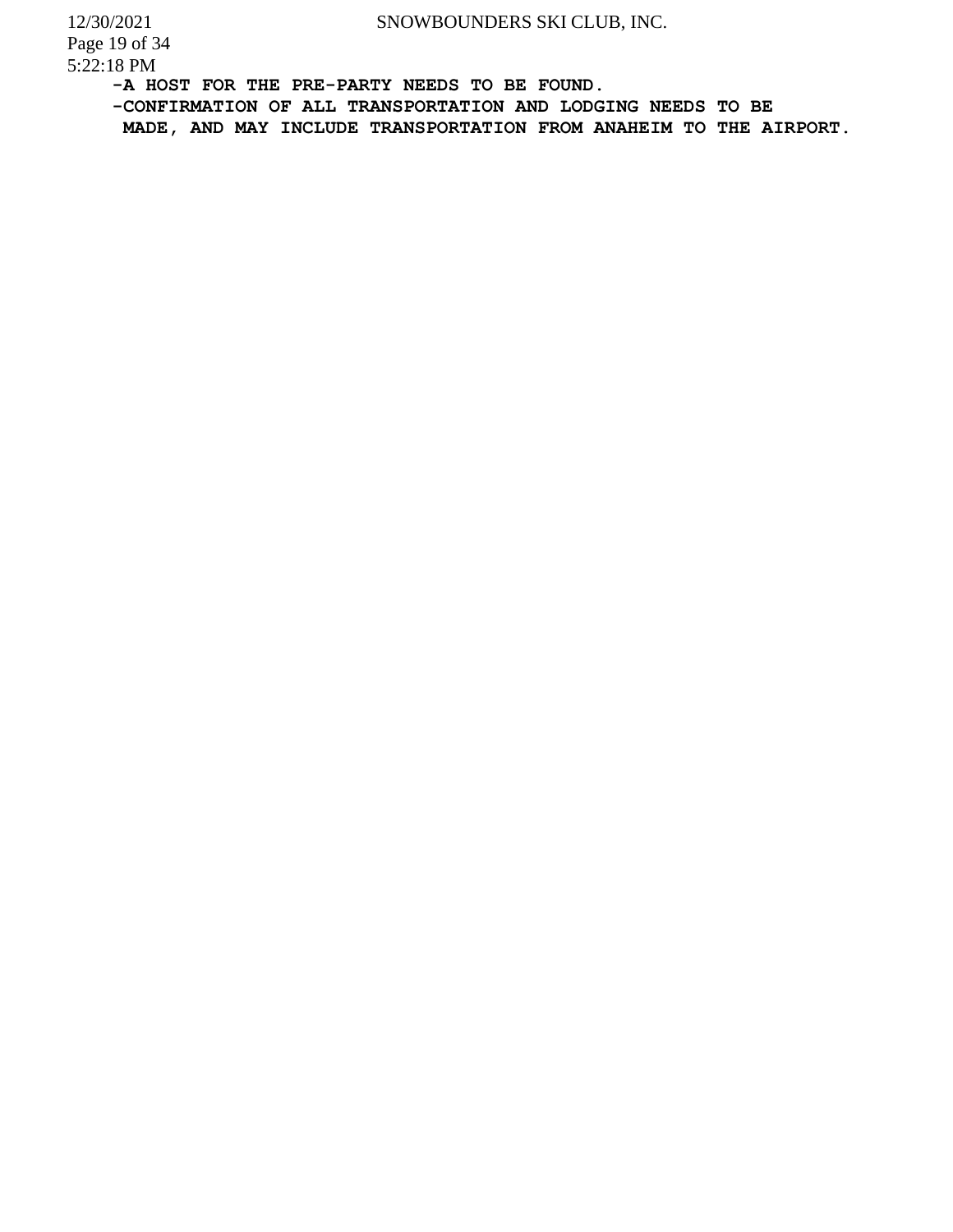Page 20 of 34 5:22:18 PM

 **AFTER THE TRIP(S) HAS CONCLUDED:**

 **-A COMPLETE FINANCIAL REPORT NEEDS TO BE PRESENTED TO THE PRESIDENT FOR PRESENTATION TO THE BOARD OF DIRECTORS. -REFUNDS (IF NEEDED) ARE MADE. ANY SURPLUS OVER A PRE-DETERMINED PERCENTAGE SHALL BE REFERRED TO THE BOARD OF DIRECTORS FOR DISPOSITION.**

 **-A HOST FOR THE POST-PARTY NEEDS TO BE FOUND.**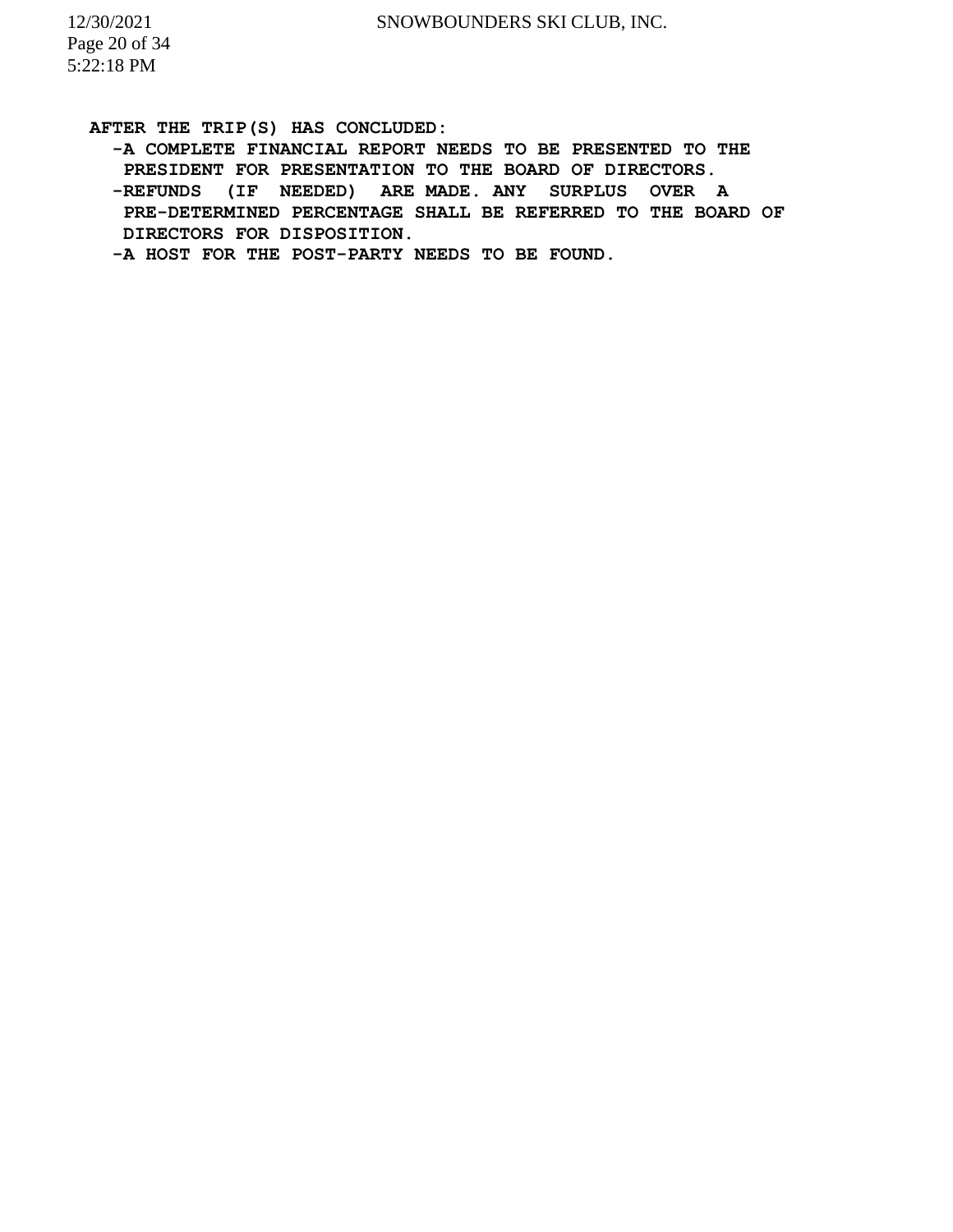### **SHORT TRIPS VICE PRESIDENT (shortop.ski)**

### **THIS ELECTED POSITION EXEMPTS THE PERSON FROM THE YEARLY MEMBERSHIP FEES.**

 **THE SHORT TRIPS VICE PRESIDENT SHALL BE RESPONSIBLE FOR ALL ARRANGEMENTS AND FUNDS FOR ALL SKI TRIPS WITHIN THE STATE OF CALIFORNIA THE TIMING AND THE ASSIGNING OF RESPONSIBILITIES IN ORDER TO PERFORM THE FUNCTION OF SHORT TRIPS VICE PRESIDENT ARE DETAILED BELOW:**

 **JUNE**

 **REVIEW NEXT SEASON'S SHORT TRIP PLANS. WEEKEND SCHEDULE** *(IF REQUIRED)*  **NUMBER OF TRIPS POTENTIAL CLASHES WITH LONG TRIPS CLUB RACES** *(IF SCHDULED)* **DATE FINALIZED ( RACES TO BE HELD DURING A LONG TRIP SELECTED BY THE LONG** 

**TRIPS V.P.)**

 **NUMBER OF BUSES PER TRIP/ OR SETUP CAR POOLS ACCOMMODATIONS ESTABLISH CONTACT WITH ACCOMMODATION SERVICES. UPDATE QUOTES FOR CONDOS, IF AVAILABLE LOOK AT OPTIONS, IF NECESSARY TRANSPORTATION CONTACT BUS COMPANY AND UPDATE QUOTES FOR BUSES, IF AVAILABLE CONSIDER OPTIONS,IF NECESSARY.**

 **PRESENT THE TRIP PLANS TO EXECUTIVE COMMITTEE AND BOARD OF DIRECTORS AS SOON**

**AS POSSIBLE. DECISIONS MAY BE REQUIRED.**

 **JULY/AUGUST**

 **FINALIZE PLANS FOR NEXT SEASON. SCHEDULE ESTABLISHED CONTRACTS FOR BUSES AND ACCOMMODATIONS OBTAINED, REVIEWED (PARTICULARLY FOR CANCELLATION POLICIES), APPROVED BY THE EXECUTIVE COMMITTEE AND SIGNED. PREPARE DETAILED BUDGETS FOR:**

 **ACCOMMODATIONS TRANSPORTATION FOOD BEVERAGES MISCELLANEOUS,**

 **THEREBY ESTABLISHING A TRIP PRICE, INCLUDING PREDETERMINED PER-CENTAGE OF SURPLUS,BASEING THE PRICE ON THE NUMBER OF PEOPLE PER TRIP. PRESENT THE BUDGET**

**TO THE PRESIDENT AND SUBSEQUENTLY TO THE BOARD OF DIRECTORS IN AUGUST.**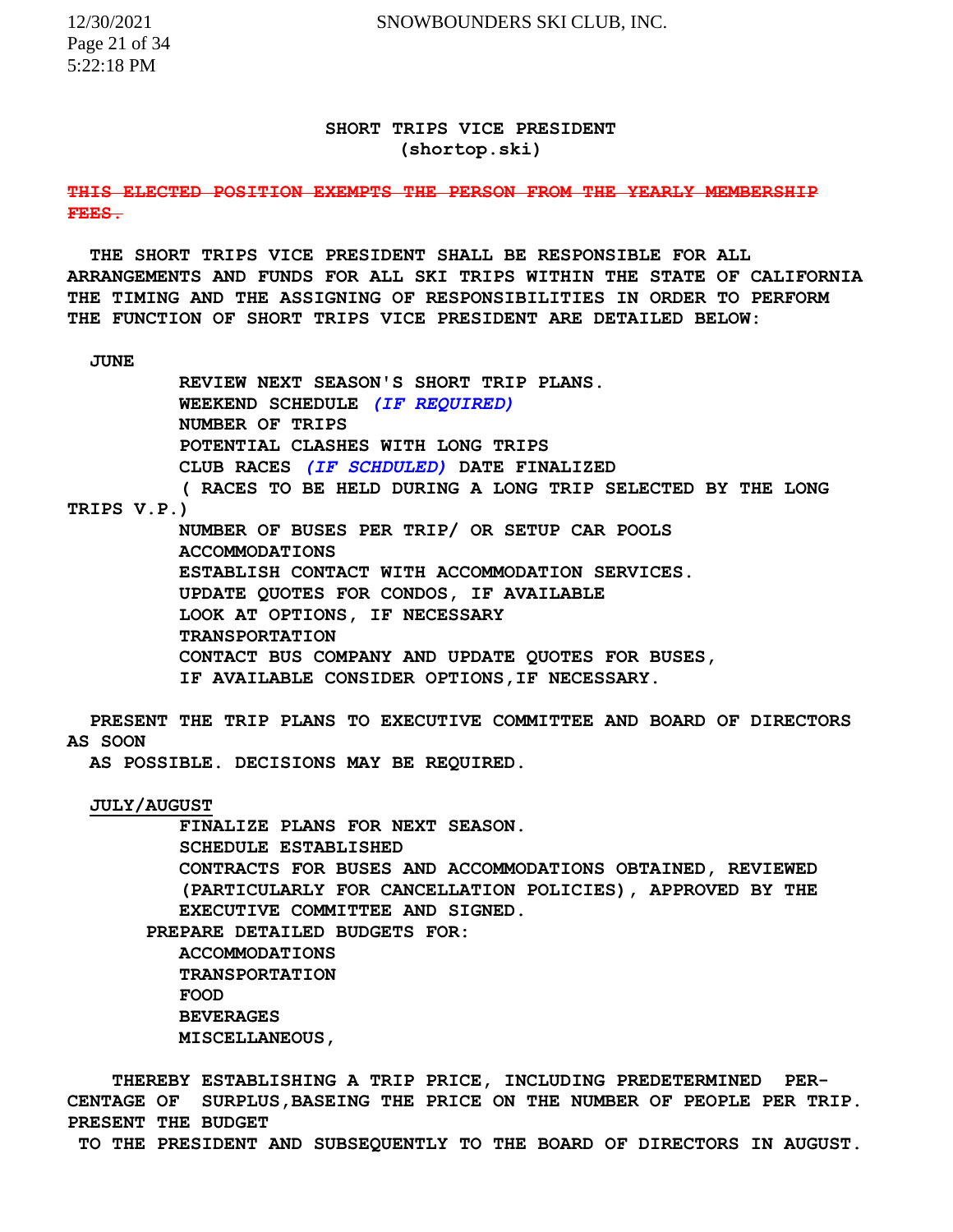Page 22 of 34 5:22:18 PM

> **REQUEST PAYMENT OF ANY NECESSARY DEPOSITS. APPOINT NECESSARY SUPPORT STAFF: SKI TRIP CAPTAINS FOOD CHAIRMAN**

**WRITE FLYER ARTICLE TO UP-DATE MEMBERS WITH THE LATEST INFORMATION ON SHORT TRIPS.**

• **SEPTEMBER**

 **FIRST MEETING IN SEPTEMBER, BEGIN SIGN-UPS FOR ALL SHORT TRIPS.**

 **FLYER ARTICLE ON SHORT TRIPS EXPLAINING PRICE, TRANSPORTATION, ACCOMMODATIONS, AND ANYTHING ELSE OF NOTE. UPDATE SHORT TRIP INSTRUCTION FOR TRIP CAPTAINS, FOOD CHAIRMAN.**

#### • **OCTOBER**

 **CONDUCT MEETING OF TRIP CAPTAINS, FOOD CHAIRMAN. PROVIDE ON OR BEFORE**

**THIS MEETING, DETAILED INSTRUCTIONS** 

 **OF HOW TO RUN A SHORT TRIP.** 

 **MAJOR POINTS TO COVER INCLUDE:**

- **-SIGN UP POLICIES**
- **-CANCELLATION POLICIES**
- **-BUDGETS**
- **-SUPPORT REQUIRED**
- **-ADVERTISING**
- **-TRIP FINANCIAL REPORTS**
- **-TIMING OF KEY EVENTS**
- **-HANDLING MONEY RECEIVED AND REQUEST FOR EXPENSES.**
- **-POST TRIP FLYER ARTICLES**
- **-MAINTAIN AN RECORD OF ALL PARTICIPANTS AND CHECKS RECEIVED FOR CLUB RECORDS**

• **NOVEMBER THROUGH MAY**

**-CONTINUE MONITOR TRIP SIGN-UP NUMBERS -ESTABLISH VIABILITY OF EACH TRIP DEPENDENT UPON CANCELLATION POLICIES AND DATES. -REQUEST PAYMENTS FOR ACCOMMODATIONS AND BUSES WHEN DUE. -APPROVE PAYMENTS OF FOOD, AND SHORT TRIP EXPENSES. -CALL BOTH BUS AND ACCOMMODATIONS PEOPLE TO CONFIRM RECEIPT OF OUR PAYMENT AND THAT THE RESERVATIONS ARE AS PREVIOUSLY REQUESTED. THIS SHOULD BE DONE NO LATER THAN A WEEK AFTER PAYMENT IS DUE. IT IS ALSO RECOMMENDED TO CALL BOTH AGAIN ONE OR TWO DAYS BEFORE THE TRIP TO INSURE THERE ARE NO CHANGES. -REVIEW FOR APPROVAL, NON-APPROVAL, OR ESTABLISH SUM DUE FOR** 

**REFUNDS DEPENDENT UPON: -CLUB CANCELLATION POLICY**

- **-PROFITABILITY OF TRIP**
- **-ANY EXTRANEOUS CIRCUMSTANCES**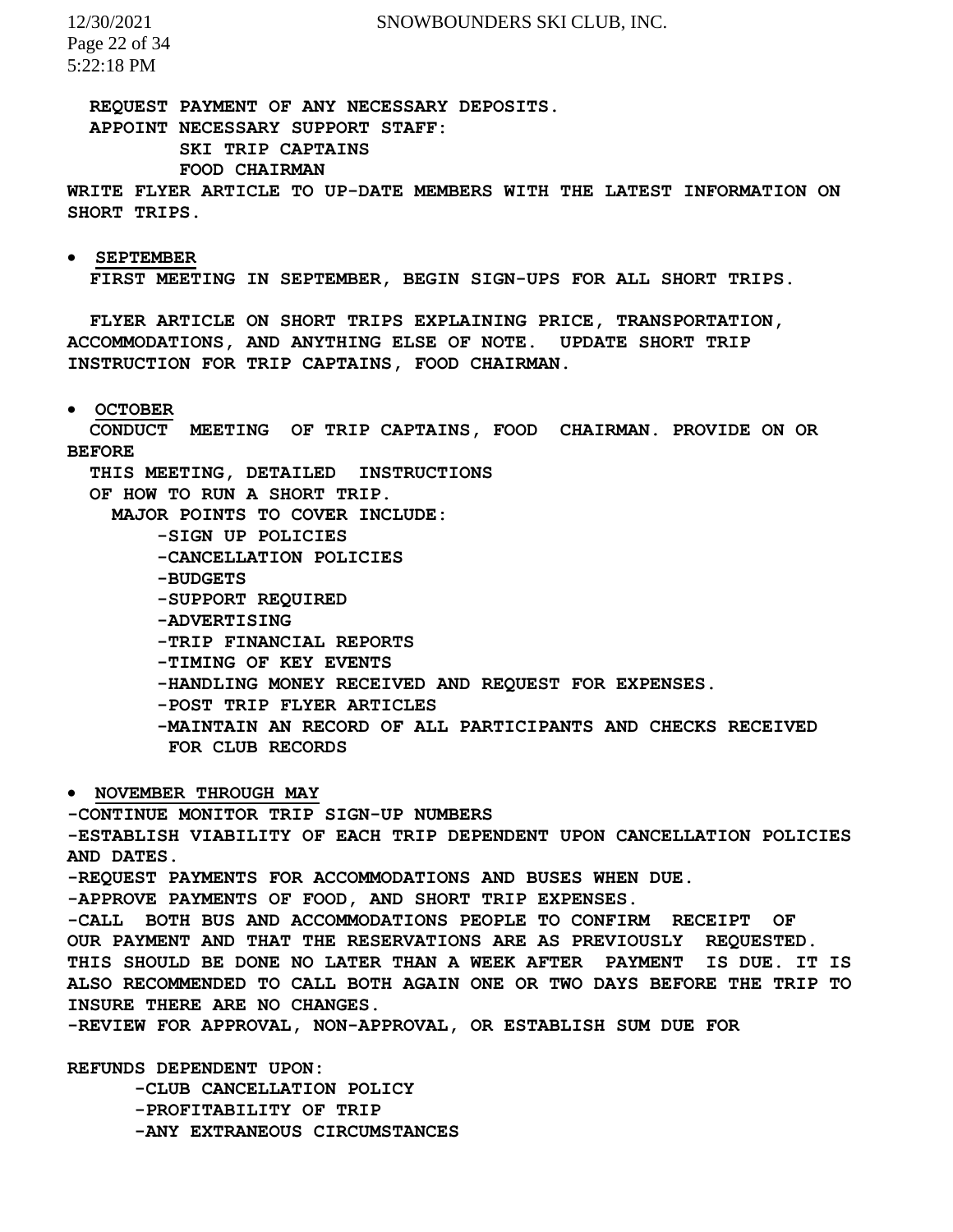**-REQUEST FROM TRIP CAPTAINS FINANCIAL REPORTS & ROSTER WITHIN TWO WEEKS AFTER THE TRIP COMPLETION. IF NO TRIP CAPTAIN, THEN RESPONSIBILITY LIES WITH SHORT TRIP V.P.**

**-REMIND TRIP CAPTAINS OF THE POST TRIP FLYER ARTICLES.**

**-RECONCILE FINANCIAL TRIP REPORTS WITH TREASURER REPORTS. THIS IS MORE DIFFICULT TO COMPLETE AFTER EACH TRIP DUE TO DELAYED INCOME AND EXPENSE ITEMS. HOWEVER, COMPLETE AS QUICKLY AS POSSIBLE EACH TRIP RECONCILIATION. THIS HELPS COMPLETE TOTAL YEAR SHORT TRIP FINANCIAL RESULTS AT THE END OF THE SEASON.**

**-PRESENT TO THE EXECUTIVE COMMITTEE AND THE BOARD OF DIRECTORS SHORT TRIP FINANCIAL RESULTS AND ROSTER WITHIN TWO WEEKS OF EACH TRIP.**

**-PROPOSE TO THE EXECUTIVE COMMITTEE THE SHORT TRIP SCHEDULE FOR THE FOLLOWING**

 **SEASON. THIS SHOULD BE SUBMITTED NO LATER THAN THE END OF JANUARY.**

**-RESERVE DESIRED ACCOMMODATIONS, INCLUDING OPTIONS FOR THE FOLLOWING SEASON** 

 **BASED UPON THE APPROVED SCHEDULE.** 

**-PLAN THE DATE FOR THE CLUB RACES FOR THE FOLLOWING SEASON. THIS SHOULD BE COORDINATED WITH THE CLUB RACE CHAIRPERSON AND/OR THE LONG TRIPS VICE**

 **PRESIDENT.**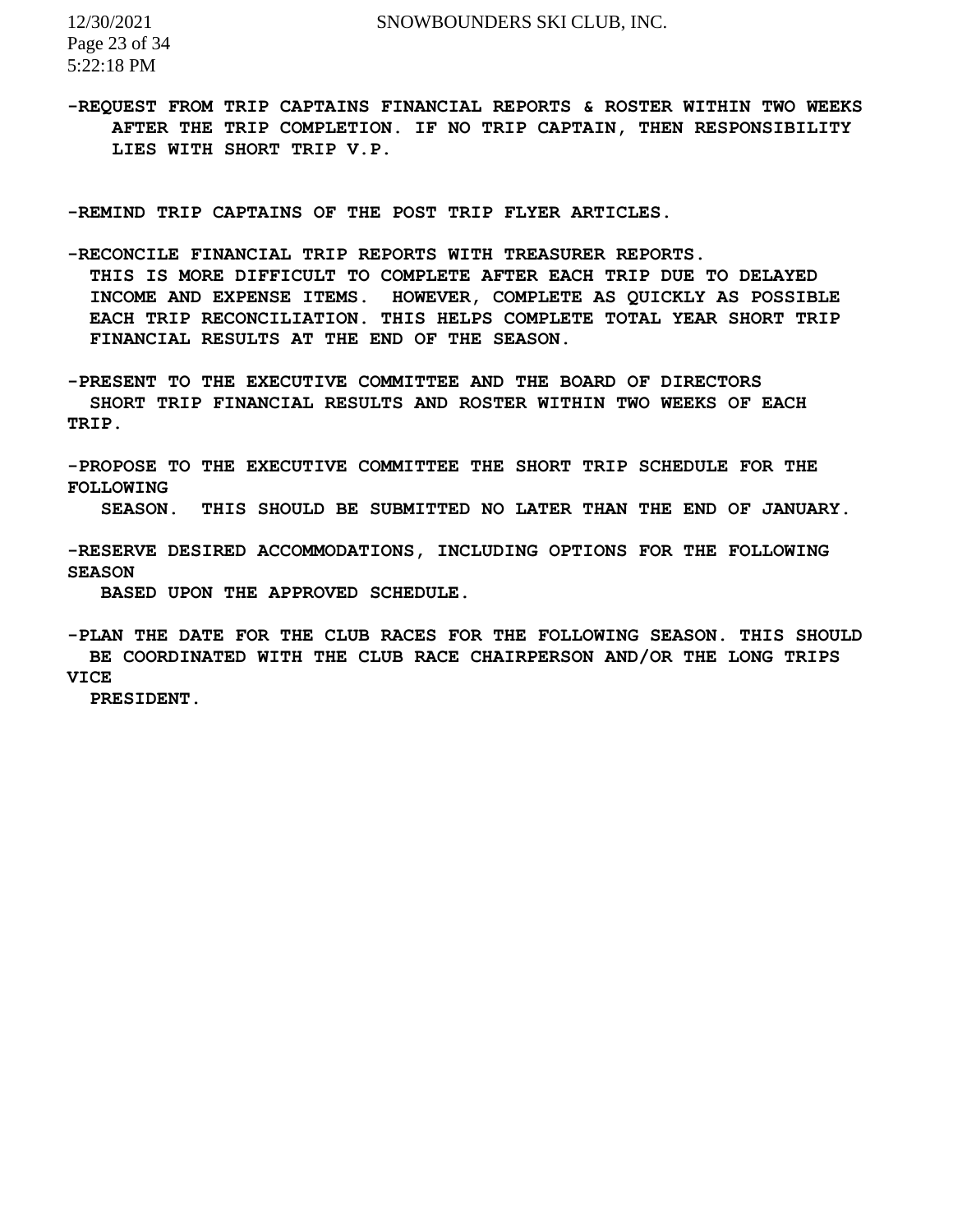Page 24 of 34 5:22:18 PM

### **TRIP POLICY**

 **The following is the SNOWBOUNDERS SKI CLUB's policy regarding trips, as approved by your Board of Directors. It is being published to promote a thorough understanding of the Club policy and to enhance enjoyment of everyone involved. The terms of this policy apply to ALL trips, so please read it and become familiar with it.** 

 **Each trip cost shall be established to cover all known expenses,the club treasury shall not subsidize any expenses without approval of the Board Of Directors. Refunds for cancellations, after the established cancellation date, shall not be refunded prior to the trip completion and shall have any club expenses/fees deducted.** 

- **I. SIGN-UP, DEPOSIT AND PAYMENT OF TRIP COSTS**
	- **A. Only SNOWBOUNDER SKI CLUB members are eligible to go on any trip offered by the club.**
	- **B. Each trip will have assigned a designated trip leader, who will collect all monies and properly completed sign-up form for each event and trip. Minimum age is 21, unless prior approval by a majority of the club officers and Board of Directors.**
	- **C. Sign-ups are on a first come, first served basis, with monies separate for each event and trip. No one will be considered as being on the trip and no spots will be held until appropriate deposits are received by the Trip Leader or Trip Chairman.**
	- **D. Each trip will have published in the Ski Scoop its total cost and a payment schedule, including the California Sell of Travel registration number (CST). Adherence to this schedule is necessary and late payment will be assessed a \$10.00 penalty. A person is signed-up for a trip only upon receipt of full payment.**
	- **E. A balance due date will be clearly published for each trip. Non-payment by the specified date may be considered a cancella tion and will be subject to the rules as stated below.**
- **II. STAND-BY LIST**

 **A. A member wishing to be placed on an already full trip, will** 

**be** 

 **first placed on a stand-by list in the order that deposits are** 

- **received.**
- **B. The stand-by member must furnish the Trip Leader and/or Trip Chairman with a current home and work telephone number.**
- **C. In the event of an opening, all reasonable efforts will be made to contact the member at the top of the list, before moving to the next.**
- **D. Once a stand-by accepts and is confirmed, they are subject to all of the applicable terms of this policy.**
- **E. Members on the stand-by list may cancel at anytime and receive a full refund. Refusal of an offer to accept an**
- **opening**

 **on your trip will be considered a stand-by cancellation.**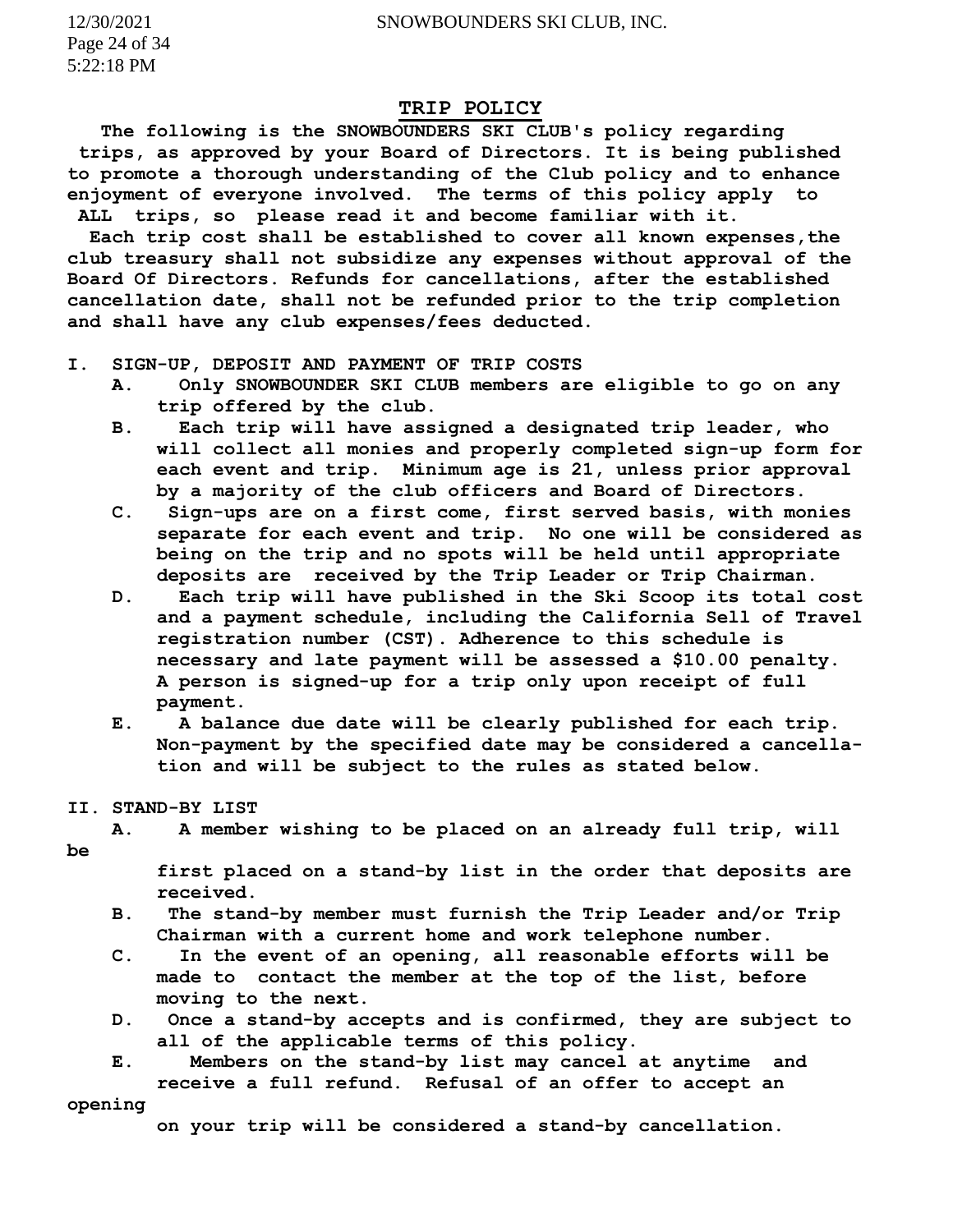SNOWBOUNDERS SKI CLUB, INC.

Page 25 of 34 5:22:18 PM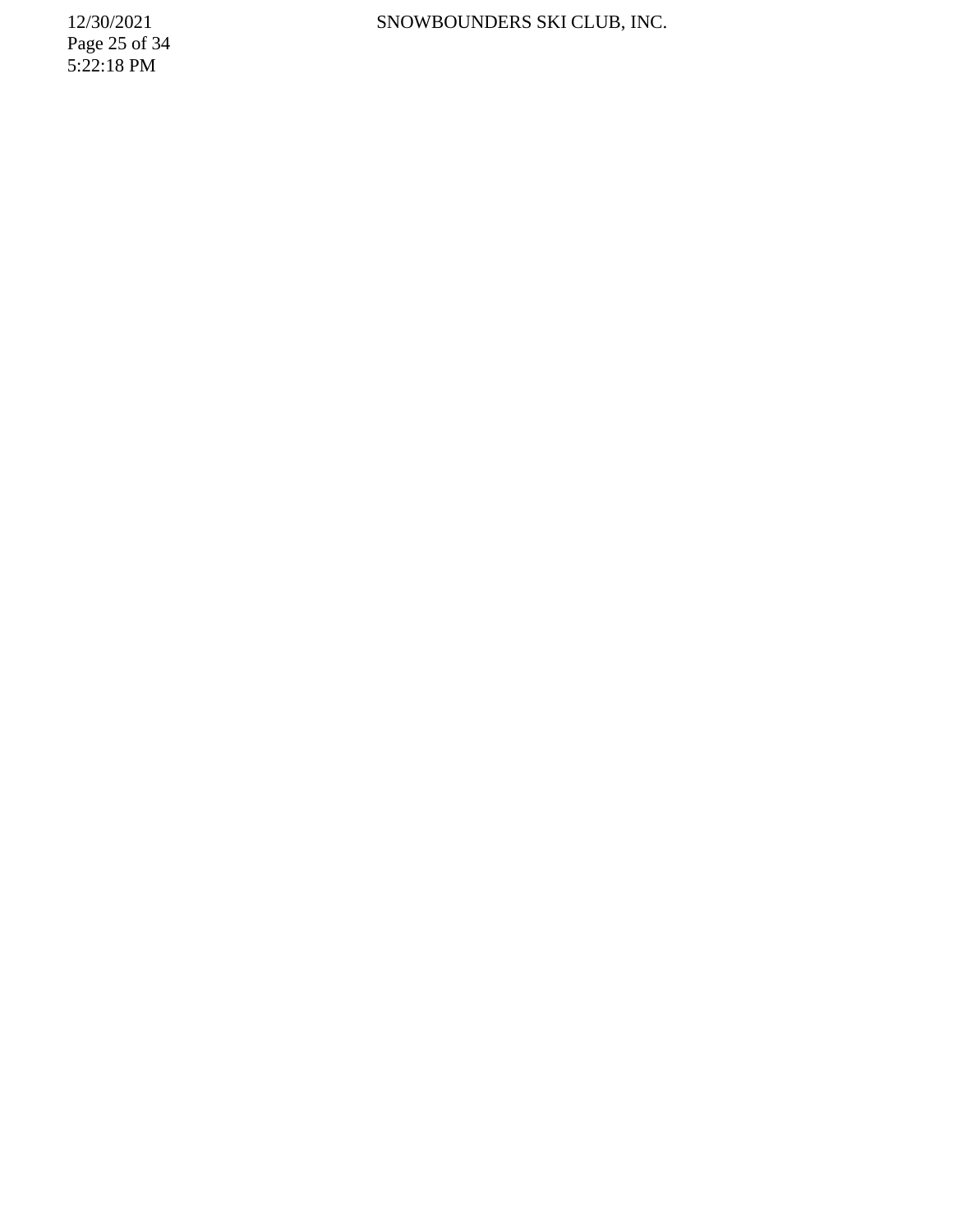#### **III. CANCELLATIONS**

 **A. Each trip will have published in addition to its payment schedule, a cancellation penalty schedule. It is your obligation to become familiar with it and to abide by its** 

**terms.**

- **B. Receipt of your deposit monies indicates that you have read, understand and agree to this schedule for each trip you have deposited.**
- **C. In the event of a cancellation the member must personally and directly inform the Trip Leader and/or Trip Chairman.**
- **D. The Trip Leader and/or Trip Chairman will use all reasonable efforts to find a replacement.**
- **E. A member is considered replaced and the replacement confirmed when the replacement pays for their spot in full.**
- **F. After the minimum cancellation penalties have been met, (\$25.00 within seven (7) days of the trip), the member may be entitled to a refund of any of their costs that are recovered**

**by** 

 **the club.**

- **G. No-shows will be charged the total trip cost.**
- **H. The club will not transfer funds from one trip to another.**
- **I. The Board reserves the right to delay any final refund decision until after the trip is completed and a final accounting prepared.**
- **J. The Board reserves the right to cancel any trip for any reason.**
- **K. This policy applies to ALL member cancellations, for whatever reason.**

### **IV. ROOMING ASSIGNMENTS**

- **A. All rooming assignments will be made by the Trip Leader.**
- **B. The club will make every effort to provide the requested lodging.**

### **V. MISCELLANEOUS**

- **A. All departure times will be announced well in advance of the trip date. Be there on time or you will be left behind.**
- **B. All members will conduct themselves in a manner that best reflects the club as a whole.**
- **C. Snowbounders ski club assumes no responsibility for personal injury, legal confrontations or property destruction caused by or suffered by any member.**
- **D. Use of illegal drugs or minors drinking alcoholic beverages will not be tolerated. Offenders will be asked to immediately leave the trip, without refund, and are subject to loss of club membership.**
- **C. The Board will review all non-compliance and complaints in regards to administration of this policy.**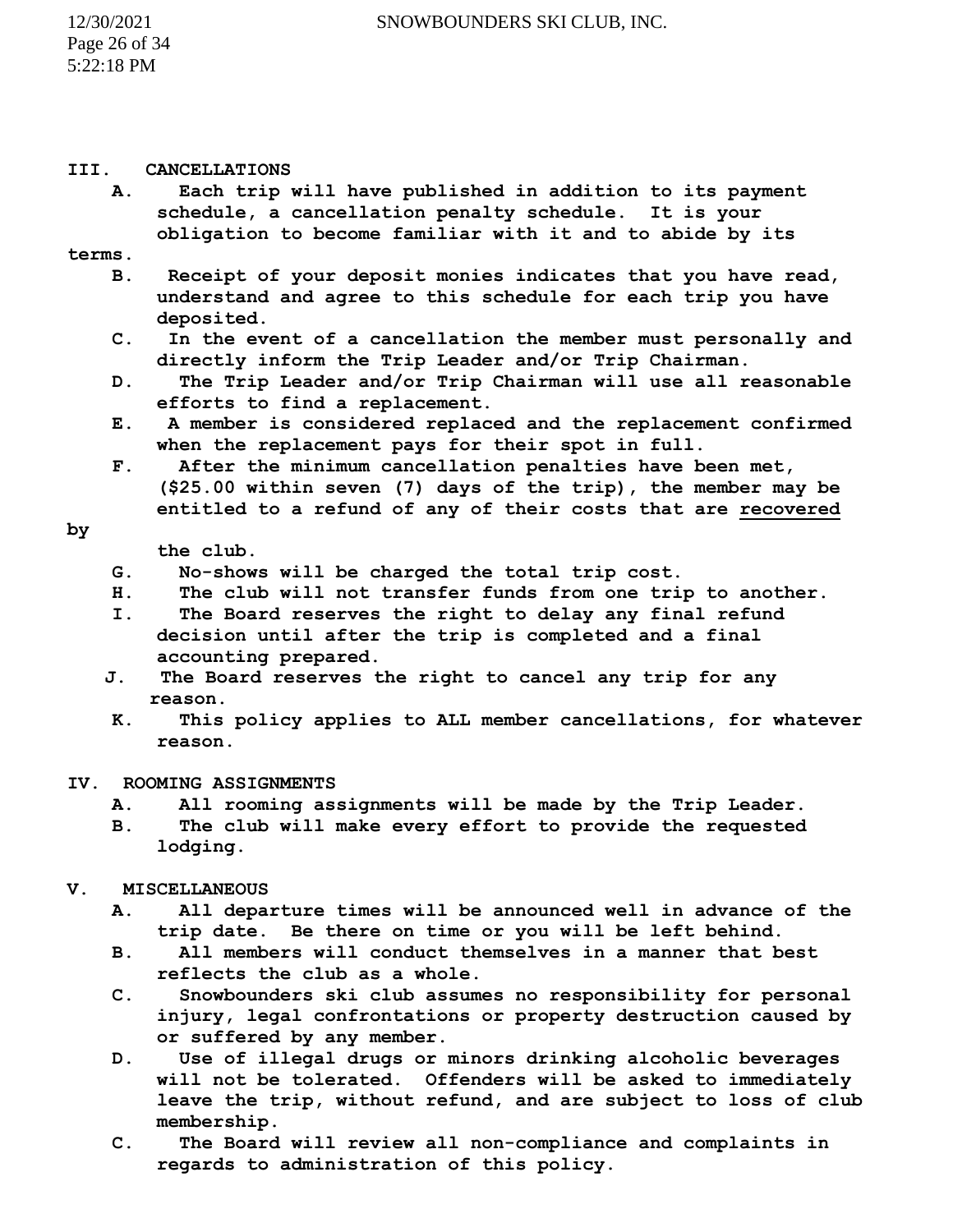SNOWBOUNDERS SKI CLUB, INC.

Page 27 of 34 5:22:18 PM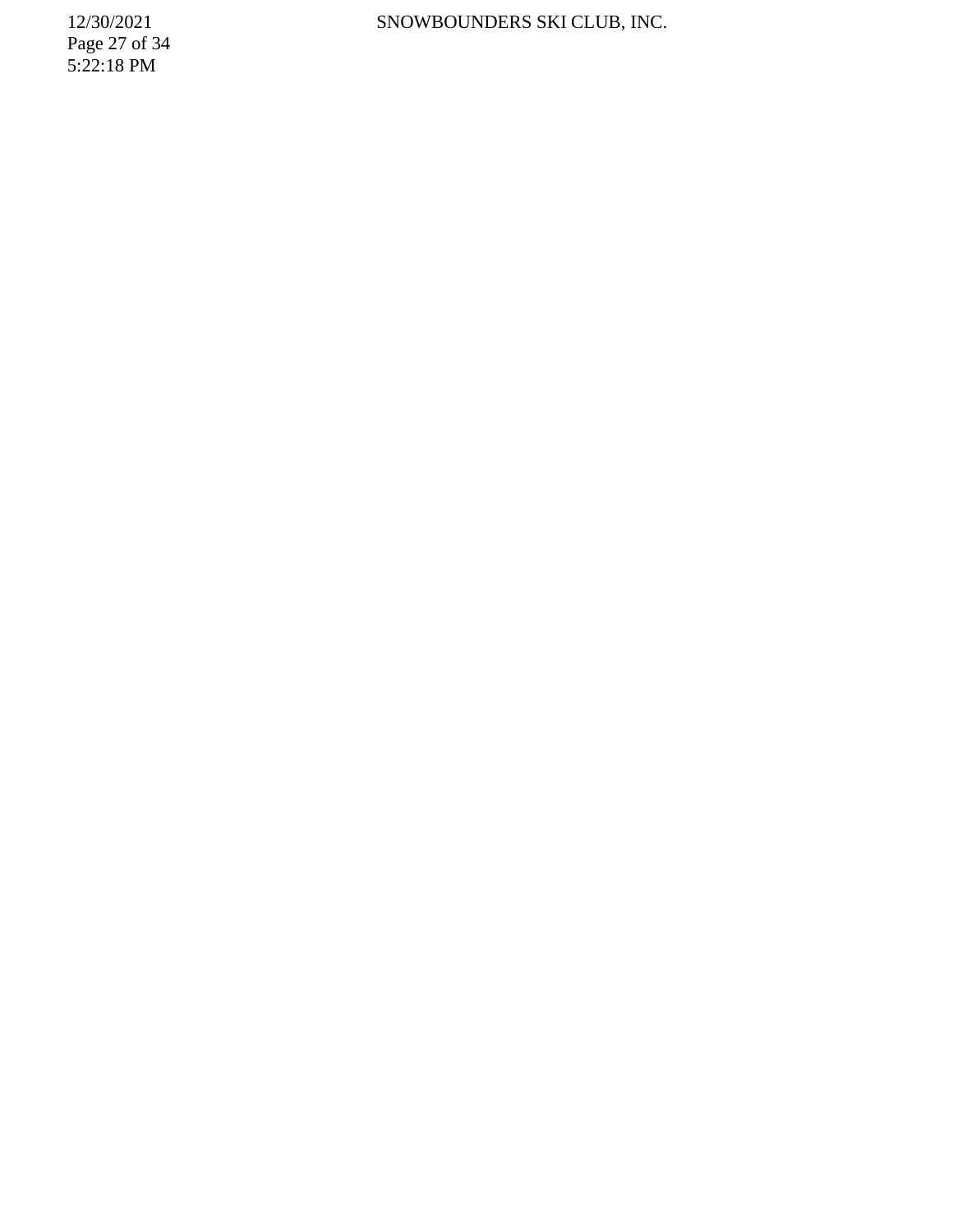### **EXECUTIVE SECRETARY (excsecop.ski)**

### **THIS ELECTED POSITION EXEMPTS THE PERSON FROM THE YEARLY MEMBERSHIP FEES.**

 **THE EXECUTIVE SECRETARY SHALL KEEP A RECORD OF ALL THE MINUTES OF ALL REGULAR AND SPECIAL CLUB MEETINGS, AND SHALL BE THE CUSTODIAN OF ALL CLUB RECORDS INCLUDING THE MONTHLY FINANCIAL RECORDS AND A COPY OF THE FEDERAL AND STATE TAX FORMS APPROVED BY THE BOD.**

 **AT THE BEGINNING OF THE YEAR, THE EXECUTIVE SECRETARY WILL ESTABLISH A NOTEBOOK IN WHICH ALL CLUB RECORDS WILL BE KEPT. INCLUDED IN THE NOTEBOOK SHOULD BE GENERAL MEETING MINUTES, EXECUTIVE MEETING MINUTES, BOARD MEETING MINUTES, FLYERS, NEWS LETTERS, CLUB CORRESPONDENCE, AND MONTHLY FINANCIAL REPORT SUMMARIES. THE NOTEBOOK SHALL BE MAINTAINED FOR THE DURATION OF THE ELECTED TERM. THE NOTEBOOK CONTENTS SHALL BE STORED AS PART OF THE CLUB HISTORICAL RECORDS FILE LOCATED IN THE CLUB STORAGE AREA.**

 **IT IS THE EXECUTIVE SECRETARY'S RESPONSIBILITY TO TAKE AND TRANSCRIBE ALL MINUTES MENTIONED ABOVE OR APPOINT A DESIGNEE.** 

 **OTHER RESPONSIBILITIES (assignable): MAY/JUNE - BADGES - ALL STAR TROPHY COMPANY, PLACENTIA AUGUST - MEMBERSHIP CARDS DECEMBER - ROSTER MONTHLY MAIL -SUNKIST POST OFFICE, ANAHEIM (if assigned key ) WHEN NEEDED: BUSINESS CARDS - CLUB PINS**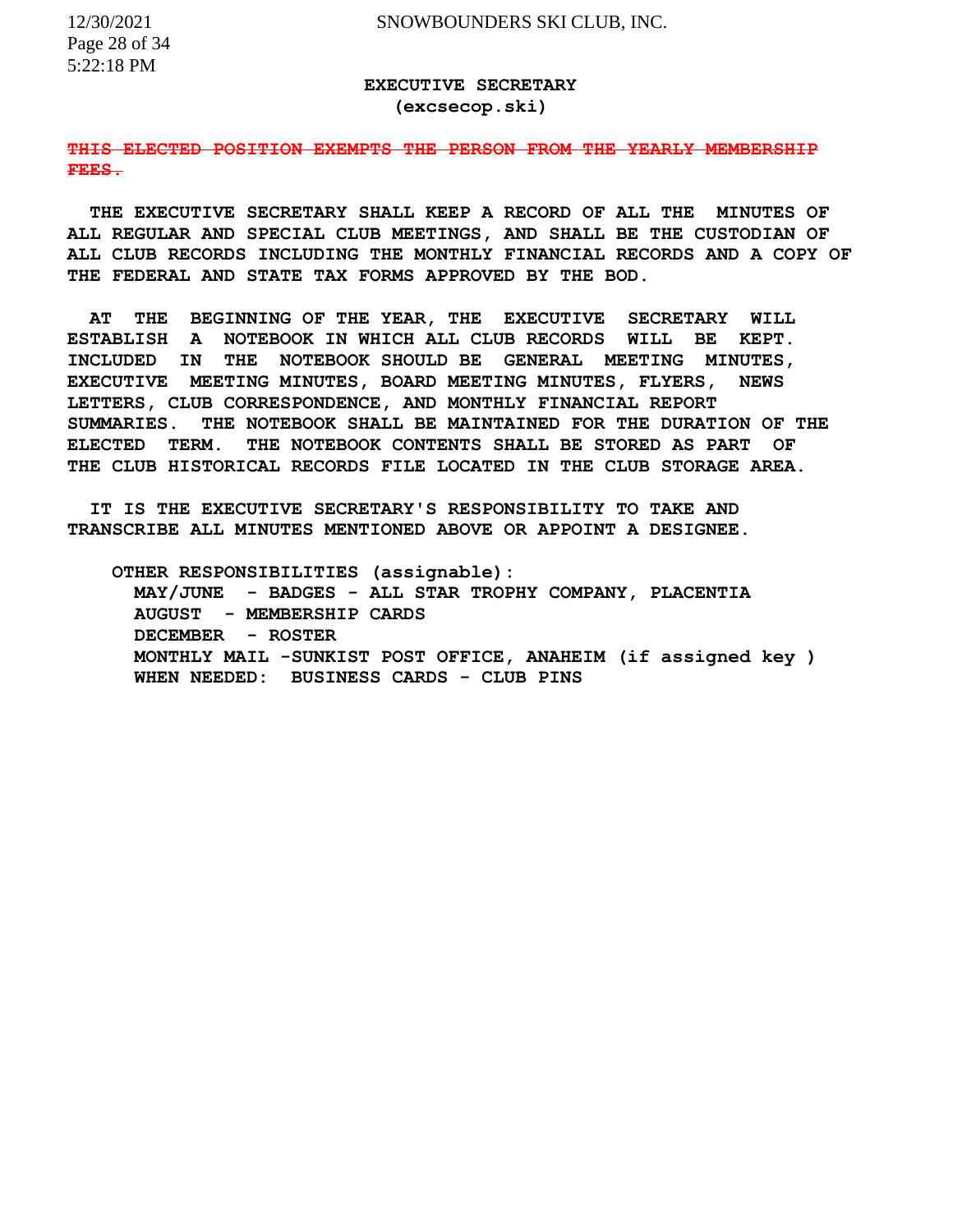#### **BOARD OF DIRECTORS**

**(bodops.ski)**

**CONSISTS OF SEVEN MEMBERS:**

- **A. THREE ELECTED EACH YEAR FROM THE GENERAL MEMBERSHIP (MUST HAVE BEEN A MEMBER IN GOOD STANDING FOR TWO YEARS).**
- **B. THE SEVENTH MEMBER IS THE CURRENT PRESIDENT DURING HIS/HER TERM OF OFFICE.**
- **C. THEY WILL SELECT A CHAIRMAN (MUST HAVE BEEN PRIOR MEMBER OF THE BOARD OF DIRECTORS),**

**DUTIES OF THE BOARD:**

 **A. UP-DATE, MAINTAINING AND ENFORCING THE BY-LAWS AND OPERATING PROCEDURES.**

- **B. REVIEW FINANCIAL AND EVENT REPORTS PRESENTED AS REQUIRED BY THE BY-LAWS AND OPERATING PROCEDURES.**
- **C. REVIEW, ACCEPT/REJECT ALL OFFICERS' BUDGETS AND SCHEDULES PER THE TIME TABLE REQUIRED IN THE BY-LAWS AND OPERATING PROCEDURES.**

 **D. DEVELOP AND MAINTAIN POLICIES AND PROCEDURES FOR THE OFFICERS AND** 

 **CHAIRMAN.**

- **E. HAVE MONTHLY MEETINGS, USUALLY ONE PER MONTH, OR AS DEEMED NECESSARY BY THE CHAIRMAN OF THE BOARD OF DIREC- TORS.**
- **F. MAINTAIN MINUTES AND RECORDS OF BOARD OF DIRECTORS MEETINGS AND PROVIDE COPIES TO ALL BOARD MEMBERS AND TO THE CLUB SECRETARY FOR THE PERMANENT CLUB FILES.**
- **G. PROVIDE THE ELECTION COMMITTEE TO CONDUCT CLUB ELECTIONS AS PER BY-LAWS AND OPERATING PROCEDURES.**
- **H. MAINTAIN RECORDS OF INDIVIDUAL INVOLVEMENT PERTAINING TO AWARDING LIFE MEMBERSHIPS. THE NUMERICAL VALUES PROVIDE A FRAMEWORK FOR DETERMINING THIS AWARD.**
- **I. DETERMINE VALID CANDIDATES FOR THE SPIRIT AWARD FROM THOSE NOMINATIONS AT ELECTION TIME. IT IS NOT REQUIRED TO AWARD EITHER THE SPIRIT AWARD OR LIFE MEMBERSHIP.**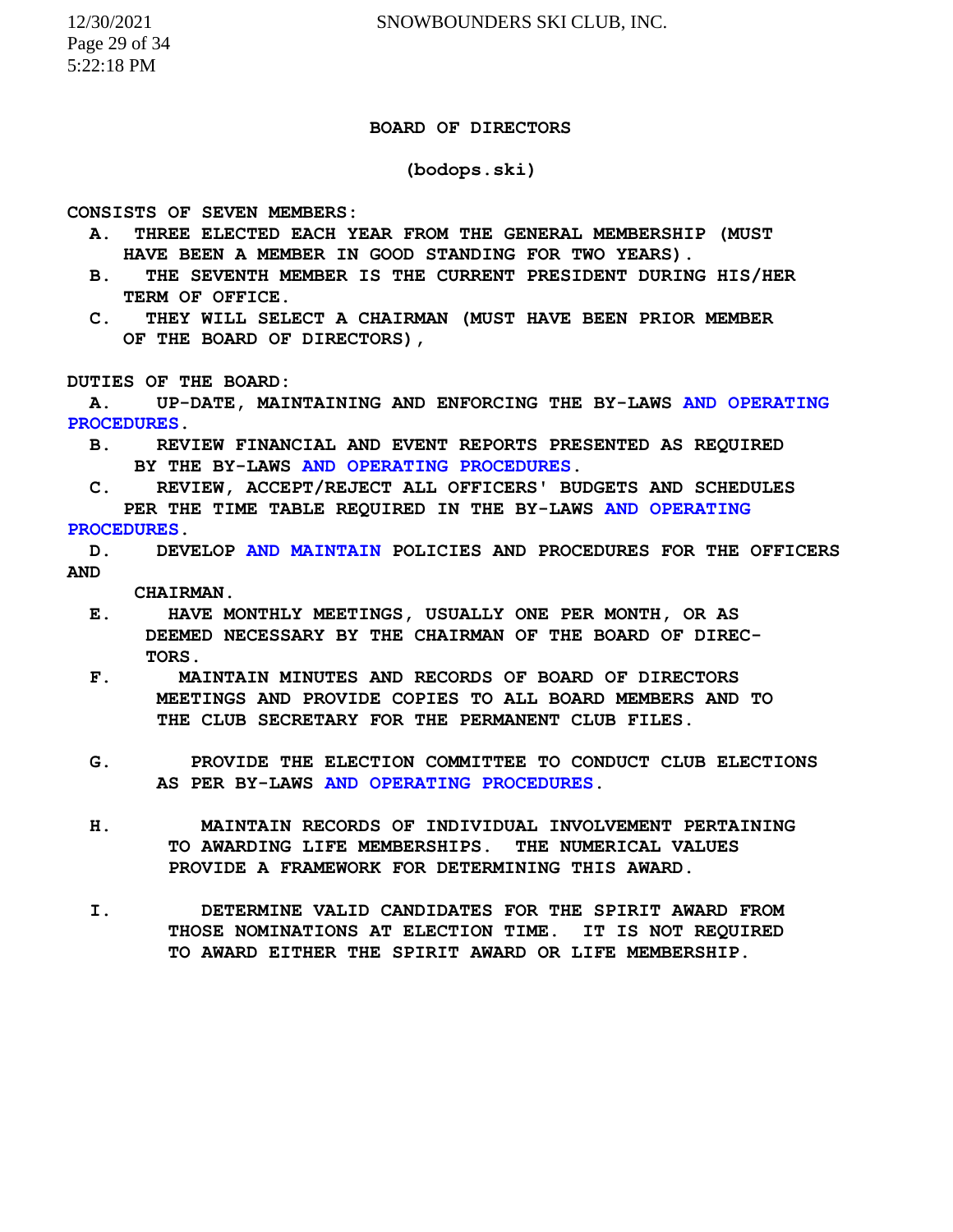### **ELECTION COMMITTEE (elecops.ski)**

 **THE ELECTION COMMITTEE CONSISTS OF THE THREE SECOND YEAR BOARD MEMBERS AND/OR ANY REPLACEMENTS OF THESE MEMBERS. THE ELECTION COMMITTEE SHALL:**

 **1. PRESENT AN ARTICLE IN THE FEBRUARY FLYER (ONE MONTH BEFORE NOMINATIONS) ENUMERATING THE QUALIFICATIONS REQUIRED TO BE A CANDIDATE FOR EACH OFFICE OR POSITION, AND THE DUTIES OF EACH.**

 **2. CONDUCT NOMINATIONS FROM THE GENERAL MEMBERSHIP AT THE FEBRUARY, MARCH, APRIL MEETINGS (WITH EXCEPTION OF THE SPIRIT AWARD, AS SPECIFIED IN ARTICLE VII SECTION III: PARAGRAPH 3 ).**

 **3. INSURE THAT THE QUALIFICATIONS OF EACH NOMINEE FOR EACH OFFICE SATISFIES THE BY-LAW REQUIREMENTS AND THEIR ACCEPTANCE OF THAT NOMINATION, AND, IF MORE THEN ONE NOMINEE, OBTAIN A BRIEF ARTICLE FROM EACH NOMINEE FOR THE FLYER. A NOMINEE MAY RUN FOR ONLY ONE OFFICE.**

 **4. PRESENT ALL NOMINEE ARTICLES TO THE FLYER EDITOR, AS WELL AS A FORMAL BALLOT (WHICH MUST BE PRINTED ON WATER-MARK PAPER TO PREVENT TAMPERING) TO BE INCLUDED IN THE APRIL FLYER. THIS WILL ALLOW AMPLE TIME FOR RECEIPT OF SAME BY MEMBERS TO FACILITATE VOTING WHETHER BY MAIL (TO BE RECEIVED BY THE CLUB PRIOR TO THE DATE OF THE MAY ELECTION MEETING), OR IN PERSON AT THE MEETING. THERE WILL BE ONE BALLOT PER MEMBER INCLUDED IN THE FLYER.**

 **5. COUNT THE BALLOTS AFTER THE ELECTION AT THE MAY ELEC TION MEETING. THIS IS A SECRET BALLOT ELECTION. THE ELECTION COMMITTEE MAY APPOINT A COMMITTEE TO ASSIST IN COUNTING BALLOTS,TO MAINTAIN THAT A COMMITTEE OF THREE PEOPLE COUNT BAL LOTS. HOWEVER, ANY TIES RESULTING MUST BE RESOLVED AT THIS TIME BY JUST THE ELECTION COMMITTEE.**

 **6. ANNOUNCE AT THE MAY ELECTION MEETING ALL NEW OFFICERS WITH THE EXCEPTION OF THE HOST, HOSTESS, AND THE SPIRIT AWARD RECIPIENT (THESE WILL BE ANNOUNCED AT THE AWARDS BANQUET).**

 **7. SEND AN ARTICLE TO THE FLYER EDITOR RIGHT AFTER THE ELECTION ANNOUNCING THE NEW OFFICERS. AFTER THE AWARDS BANQUET, THEY WILL PROVIDE THE HOST, HOSTESS AND SPIRIT AWARD RECIPIENT'S NAMES TO THE FLYER EDITOR FOR PUBLICATION.**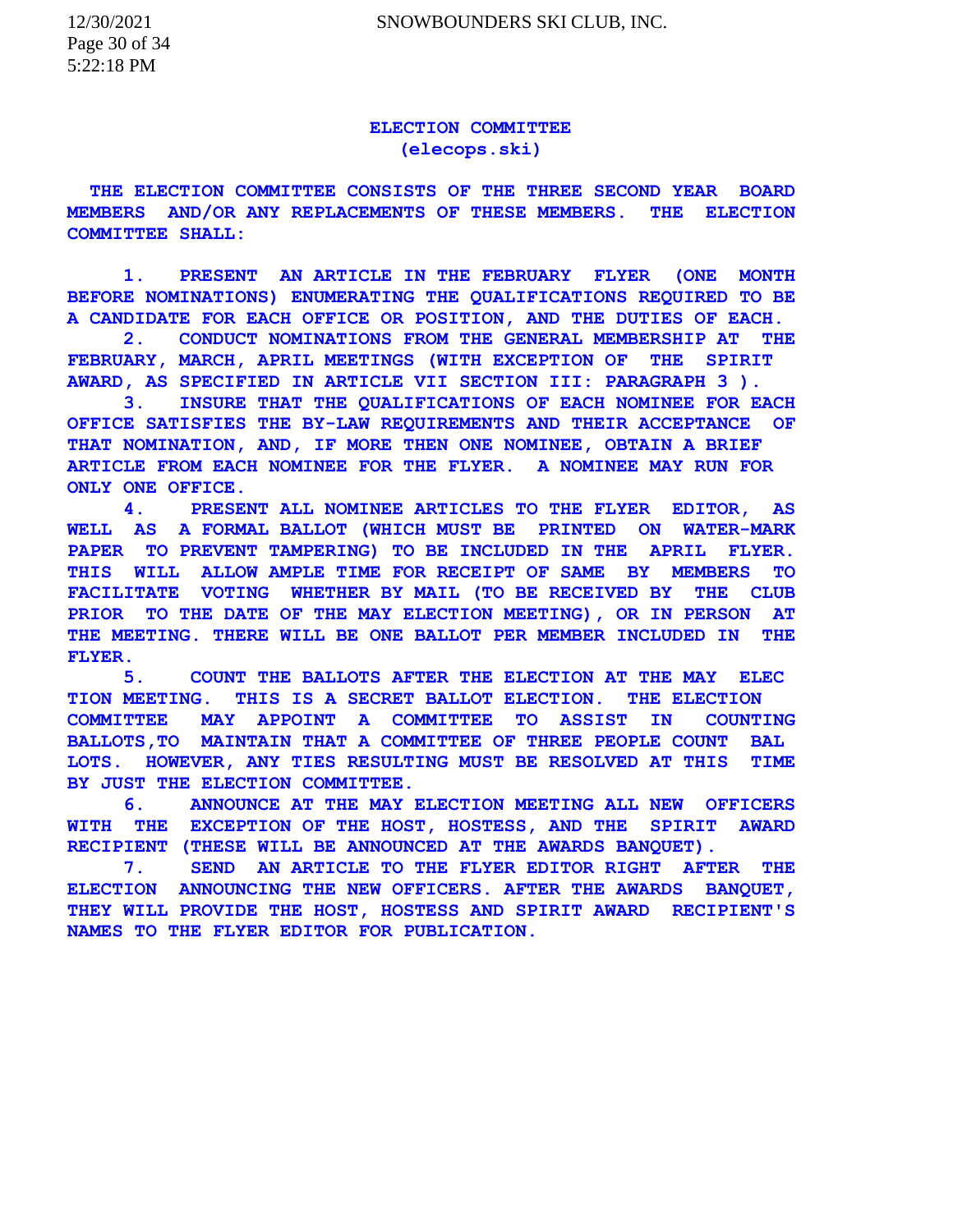| <b>EXAMPLE OF AN INCOME / EXPENSE REPORT</b>                                                                   |                                                                                                                                                                                                                                             |
|----------------------------------------------------------------------------------------------------------------|---------------------------------------------------------------------------------------------------------------------------------------------------------------------------------------------------------------------------------------------|
| TRIP: 2008 2010 2010 2010 2010 2011 2021 2022 2023 2024 2022 2023 2024 2022 2023 2024 2025 2026 2027 2028 2027 |                                                                                                                                                                                                                                             |
|                                                                                                                |                                                                                                                                                                                                                                             |
|                                                                                                                |                                                                                                                                                                                                                                             |
| <b>INCOME:</b>                                                                                                 |                                                                                                                                                                                                                                             |
| <b>TOTAL MONEY RECEIVED:</b>                                                                                   | (1)<br><u> 1980 - Johann John Stone, markin film yn y steatr y brening yn y steatr y brening yn y steatr y brening yn y</u>                                                                                                                 |
| <b>LESS REFUNDS:</b>                                                                                           | (2)<br><u> 1989 - Johann John Harry Barnett, amerikan bisa di sebagai pertama dan bisa di sebagai pertama dan bisa di s</u>                                                                                                                 |
| <b>TOTAL NET INCOME:</b>                                                                                       | (3)<br><u> 1950 - Johann Barn, mars eta bainar eta </u>                                                                                                                                                                                     |
| <b>EXPENSES:</b>                                                                                               |                                                                                                                                                                                                                                             |
| <b>TRIP EXPENSE:</b>                                                                                           | (4)                                                                                                                                                                                                                                         |
| <b>GROUND TRANSPORTATION:</b>                                                                                  | (5)<br><u> Alexandria de la pro</u>                                                                                                                                                                                                         |
| <b>FOOD:</b>                                                                                                   | $\left( 6 \right)$<br><u> 1940 - Johann John Stone, mars eta bainar eta bainar eta bainar eta bainar eta bainar eta bainar eta bainar </u>                                                                                                  |
| <b>BEVERAGE:</b>                                                                                               | (7)<br><u> Alexandro Alexandro Alexandro Alexandro Alexandro Alexandro Alexandro Alexandro Alexandro Alexandro Alexandro </u>                                                                                                               |
| <b>LODGING:</b>                                                                                                | (8)<br><u> 1965 - Johann John Stone, mars eta bainar eta hiri eta hiri eta hiri eta hiri eta hiri eta hiri eta hiri eta</u>                                                                                                                 |
|                                                                                                                | (9)<br><u> 1989 - Johann John Harry John Harry John Harry John Harry John Harry John Harry John Harry John Harry John Harry John Harry John Harry John Harry John Harry John Harry John Harry John Harry John Harry John Harry John Har</u> |
|                                                                                                                | (10)<br><u> 1980 - Johann Barnett, fransk politiker (</u>                                                                                                                                                                                   |
|                                                                                                                | (11)                                                                                                                                                                                                                                        |
|                                                                                                                | (12)                                                                                                                                                                                                                                        |
|                                                                                                                |                                                                                                                                                                                                                                             |
| <b>TOTAL EXPENSE:</b>                                                                                          | (13)                                                                                                                                                                                                                                        |
| <b>TOTAL INCOME/(LOSS):to club</b>                                                                             | (14)<br><u> 1999 - Johann Harry Barn, mars ar brening ar yn y brening yn y brening yn y brening yn y brening yn y brenin</u>                                                                                                                |
| <b>LESS ADMINISTRATIVE FEE</b>                                                                                 | (15)                                                                                                                                                                                                                                        |
| <b>FINAL PROFIT / (LOSS) TO CLUB</b>                                                                           | (16)                                                                                                                                                                                                                                        |

 **\*\*\*\*\*\*\*\*\*\*\* GOOD ACCOUNTING REQUIRES RECEIPTS FOR ALL EXPENSES \*\*\*\*\*\*\*\*\*\***

**(1) TOTAL MONEY received for the event/trip/ (attach list of participants and check numbers of all checks received.)**

- **(2) TOTAL REFUNDS – Attach list of names and the individual refunds.**
- **(3) The GROSS income for tax purposes.**
- **(4) COST OF TRIP – Lodging/air fare or cost to travel agent. (attach list of payments made.)**
- **(5) COST of club expense for ground transportation – if applicable.**
- **(6) COST expended for party(s).**
- **(7) COST expended for wine ect.**
- **(8) – (12) additional cost incurred by club.**
- **(13) TOTAL of ALL expenses fro trip/event**
- **(14) TOTAL income minus TOTAL expenses**
- **(15) ADMINISTRATIVE FEE – if applicable**
- **(16) FINAL PROFIT/ (LOSS) TO CLUB**

 **The trip leaders records have to be maintained independent of and reconciled with the treasury records before presentation to the club president.**

 **Total number of persons on the trip (attach list of names)**

 **Maintain a record of all checks received for trip records and also provide a copy of the list to the treasurer when submitting the checks.**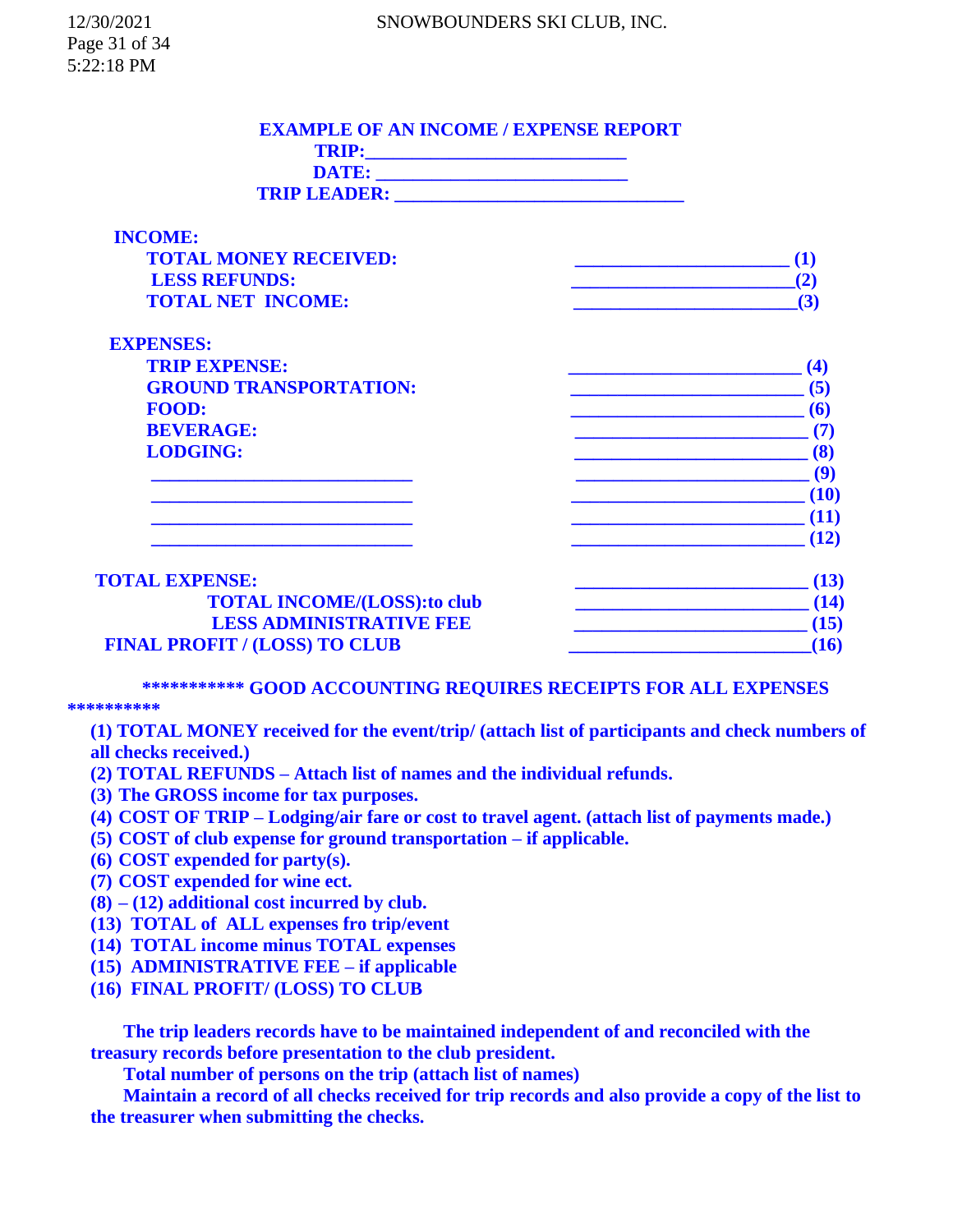# **CHECK REQUEST**

| <b>PAYEE/Pay to the</b> | <b>Total</b>      |  |  |
|-------------------------|-------------------|--|--|
| Order of:               | <b>Amount: \$</b> |  |  |
| <b>EVENT:</b>           | Date:             |  |  |

### **Attach receipts to the back of this form**

| Date: | <b>Discreption of Expenses Incurred</b> | <b>Amount</b> |
|-------|-----------------------------------------|---------------|
|       |                                         |               |
|       |                                         |               |
|       |                                         |               |
|       |                                         |               |
|       |                                         |               |
|       |                                         |               |
|       |                                         |               |
|       |                                         |               |
|       |                                         |               |
|       |                                         |               |
|       |                                         |               |
|       |                                         |               |
|       |                                         |               |
|       |                                         |               |
|       |                                         |               |

# **Approval: TITLE:**

| (President or Admin V.P) |
|--------------------------|
|--------------------------|

# **Ck requested**

**by:**

 **Title:**

 **1: return to requester: 2: mail to requester:**

**OR**

 **3: mail check to payee at:**

# FOR OFFICE USE ONLY:

| <b>Check Number:</b> |  |
|----------------------|--|
| Date paid:           |  |
| Trip/Event:          |  |
|                      |  |

<u> 1980 - Johann Barbara, martin a</u>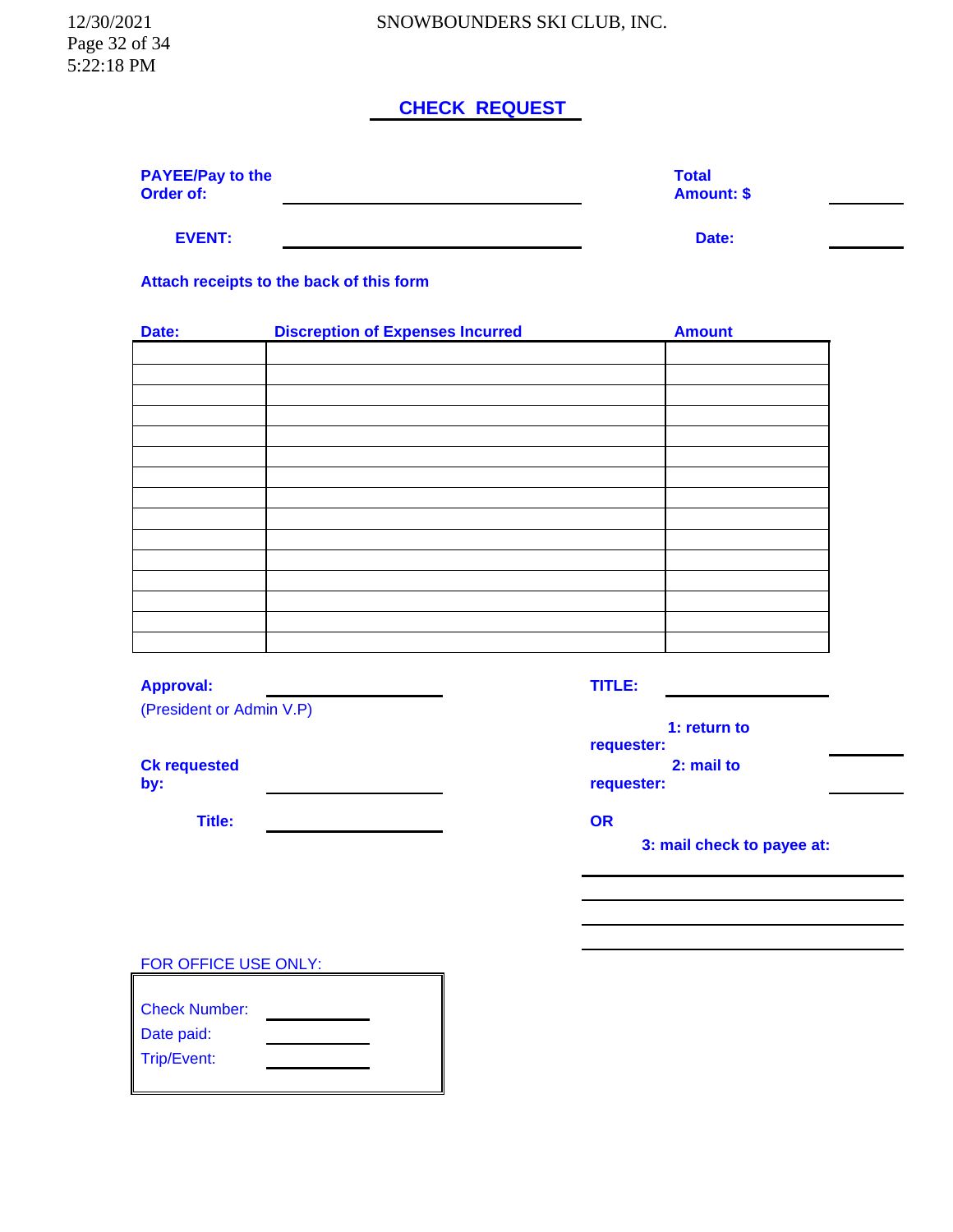### **VOUCHER**

**#**

 **Assigned by Treasurer**

**CHECK / CASH RECEIPT RECORD**

(Alternative to photo copies)

**EVENT:**

|                         | <b>SURNAME</b> | <b>FNAME</b> | <b>CHECK</b><br><b>NUMBER</b> | <b>DATE</b><br>ON<br><b>CHECK</b> | <b>AMOUNT</b><br>OF<br><b>CHECK</b> | <b>COMMENTS:</b> |
|-------------------------|----------------|--------------|-------------------------------|-----------------------------------|-------------------------------------|------------------|
| $\mathbf 1$             |                |              |                               |                                   |                                     |                  |
| $\boldsymbol{2}$        |                |              |                               |                                   |                                     |                  |
| $\mathbf{3}$            |                |              |                               |                                   |                                     |                  |
| $\overline{\mathbf{4}}$ |                |              |                               |                                   |                                     |                  |
| $\overline{\mathbf{5}}$ |                |              |                               |                                   |                                     |                  |
| $\bf 6$                 |                |              |                               |                                   |                                     |                  |
| $\overline{7}$          |                |              |                               |                                   |                                     |                  |
| 8                       |                |              |                               |                                   |                                     |                  |
| $\boldsymbol{9}$        |                |              |                               |                                   |                                     |                  |
| $10$                    |                |              |                               |                                   |                                     |                  |
| 11                      |                |              |                               |                                   |                                     |                  |
| 12                      |                |              |                               |                                   |                                     |                  |
| 13                      |                |              |                               |                                   |                                     |                  |
| 14                      |                |              |                               |                                   |                                     |                  |
| $15$                    |                |              |                               |                                   |                                     |                  |
| 16                      |                |              |                               |                                   |                                     |                  |
| 17                      |                |              |                               |                                   |                                     |                  |
| 18                      |                |              |                               |                                   |                                     |                  |
| 19                      |                |              |                               |                                   |                                     |                  |
| ${\bf 20}$              |                |              |                               |                                   |                                     |                  |
| 21                      |                |              |                               |                                   |                                     |                  |
| 22                      |                |              |                               |                                   |                                     |                  |
| 23                      |                |              |                               |                                   |                                     |                  |
| 24                      |                |              |                               |                                   |                                     |                  |
| 25                      |                |              |                               |                                   |                                     |                  |

**TOTAL:**

 **EVENT LEADER:**

**DATE:**

**SIGNATURE:**

**NOTE:**

 **Event Leader to make two copies, one for his/her records and one to be given to the treasurer with the checks/cash.**

 **Used to reconcile account at completion of event.**